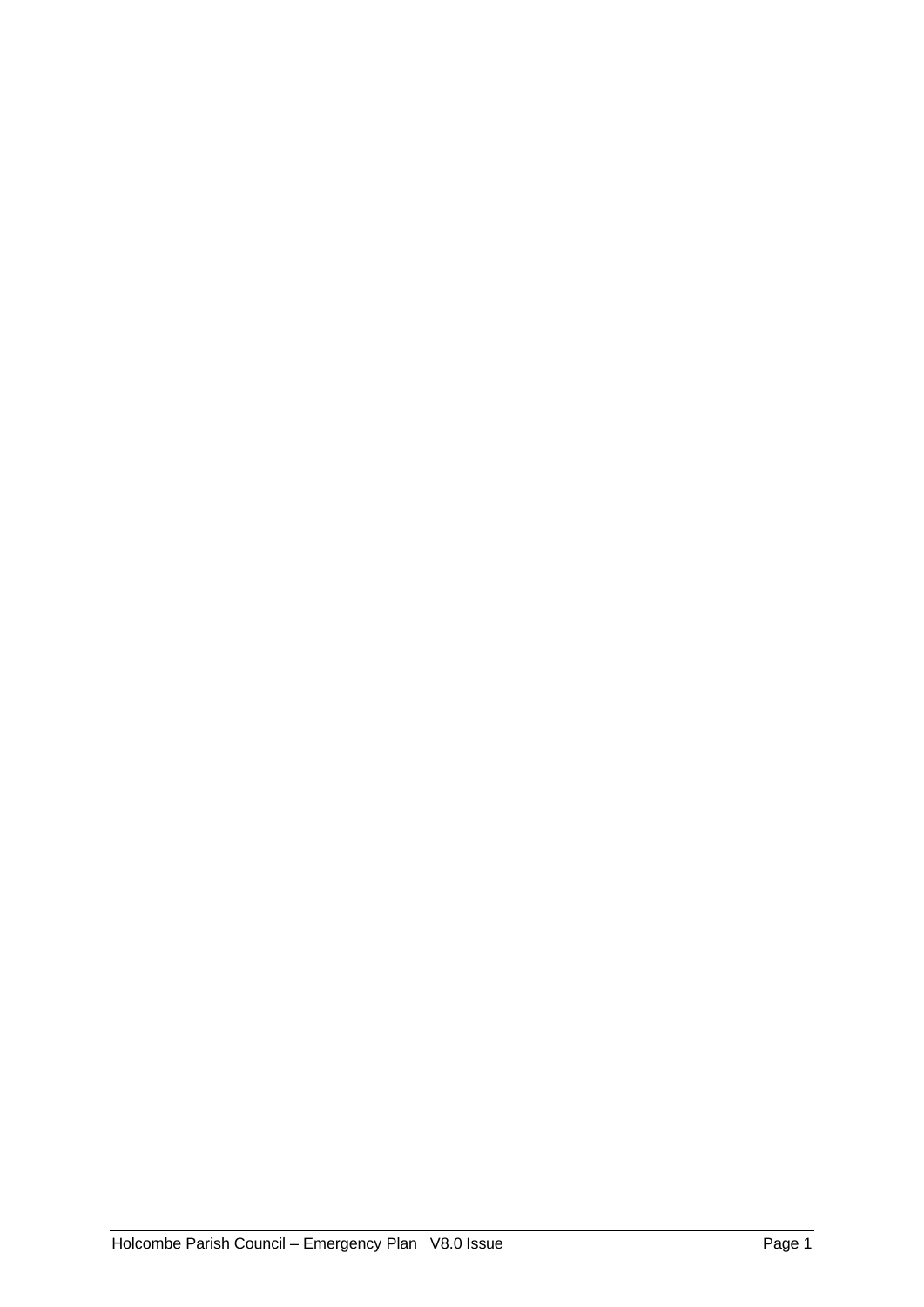# **Table of Contents**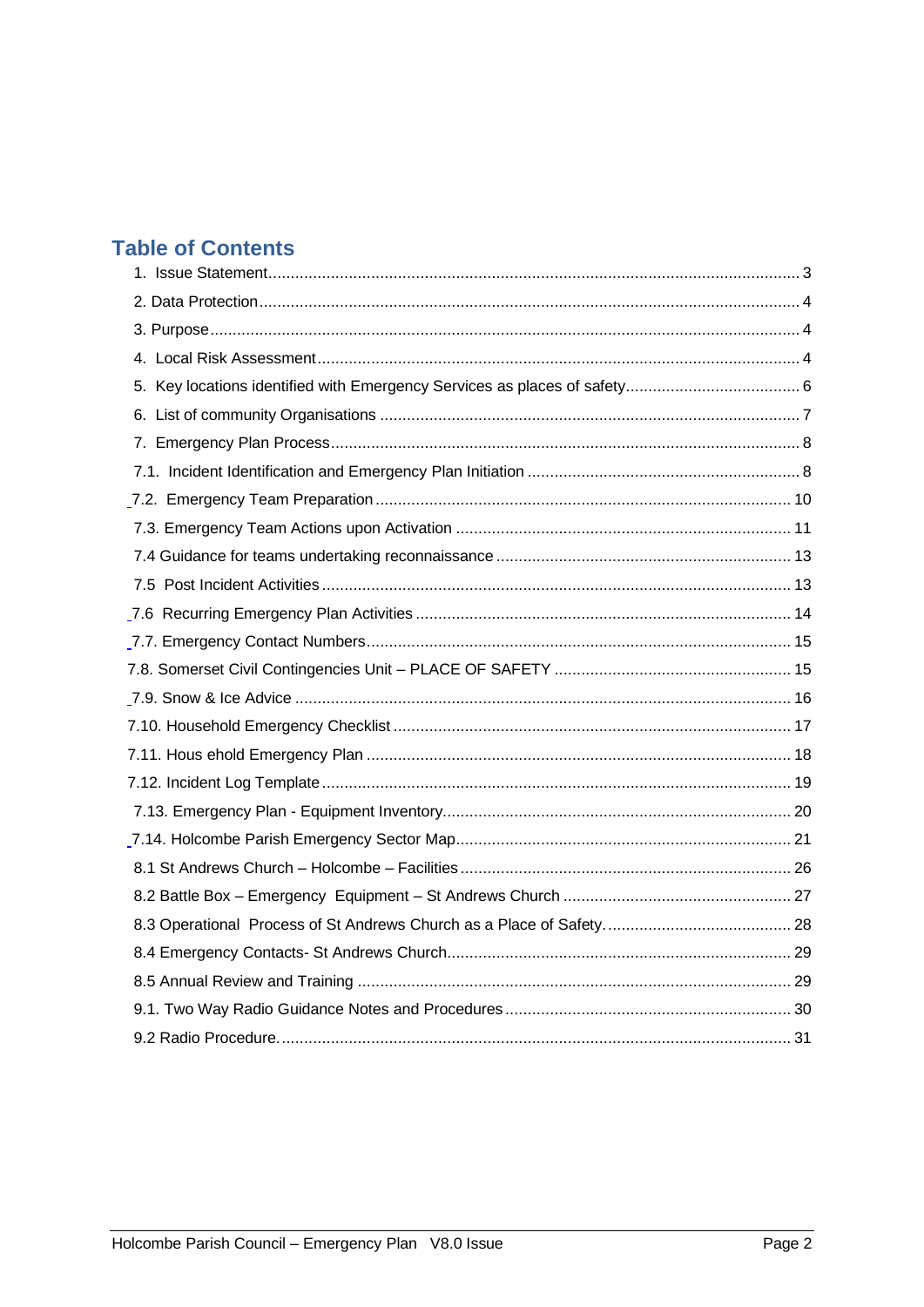# <span id="page-3-0"></span>**1. Issue Statement**

| <b>Issue No.</b> | <b>Date</b> | <b>Author</b>   | <b>Notes</b>                                                                     |
|------------------|-------------|-----------------|----------------------------------------------------------------------------------|
| <b>Issue 0.2</b> | 01/09/2017  | S Robinson      | Entire document reformatted following 2017<br>review and update                  |
| <b>Issue 0.3</b> | 01/09/2015  | R Stokes        | Document reformatted from pdf version and<br>additional sections / content added |
| <b>Issue 0.4</b> | 29/08/17    | <b>R</b> Stokes | Entire document following edits from Sue<br>Robinson and Stephenie Chorley       |
| <b>Issue 1.0</b> | 04/09/17    | S Robinson      | Entire document edited to include feedback<br>from full Parish Council review.   |
| Issue 0.5        | 05/02/18    | S Robinson      | Document updated following Emergency<br>Plan Training 03/02/18                   |
| <b>Issue 0.6</b> | 18/12/18    | S Robinson      | Document updated following Emergency<br>Plan Training `15/12/18                  |
| <b>Issue 0.7</b> | 18/12/19    | S Robinson      | Document updated following Emergency<br>Plan Training `'30/11/19"                |
| <b>Issue 0.8</b> | 9/10/20     | S Robinson      | Document updated 9/10/20                                                         |
| <b>Issue 0.9</b> | 07/08/21    | S Robinson      | Document updated 07/08/21                                                        |

This Plan is next due for review on: **October/ November 2021**

Note:

This is the FULL version of the Emergency Plan and is not intended to be viewed on the Holcombe Parish Council website.

This document is issued only to:

- The Emergency Co-ordinator
- The Initial Response Team members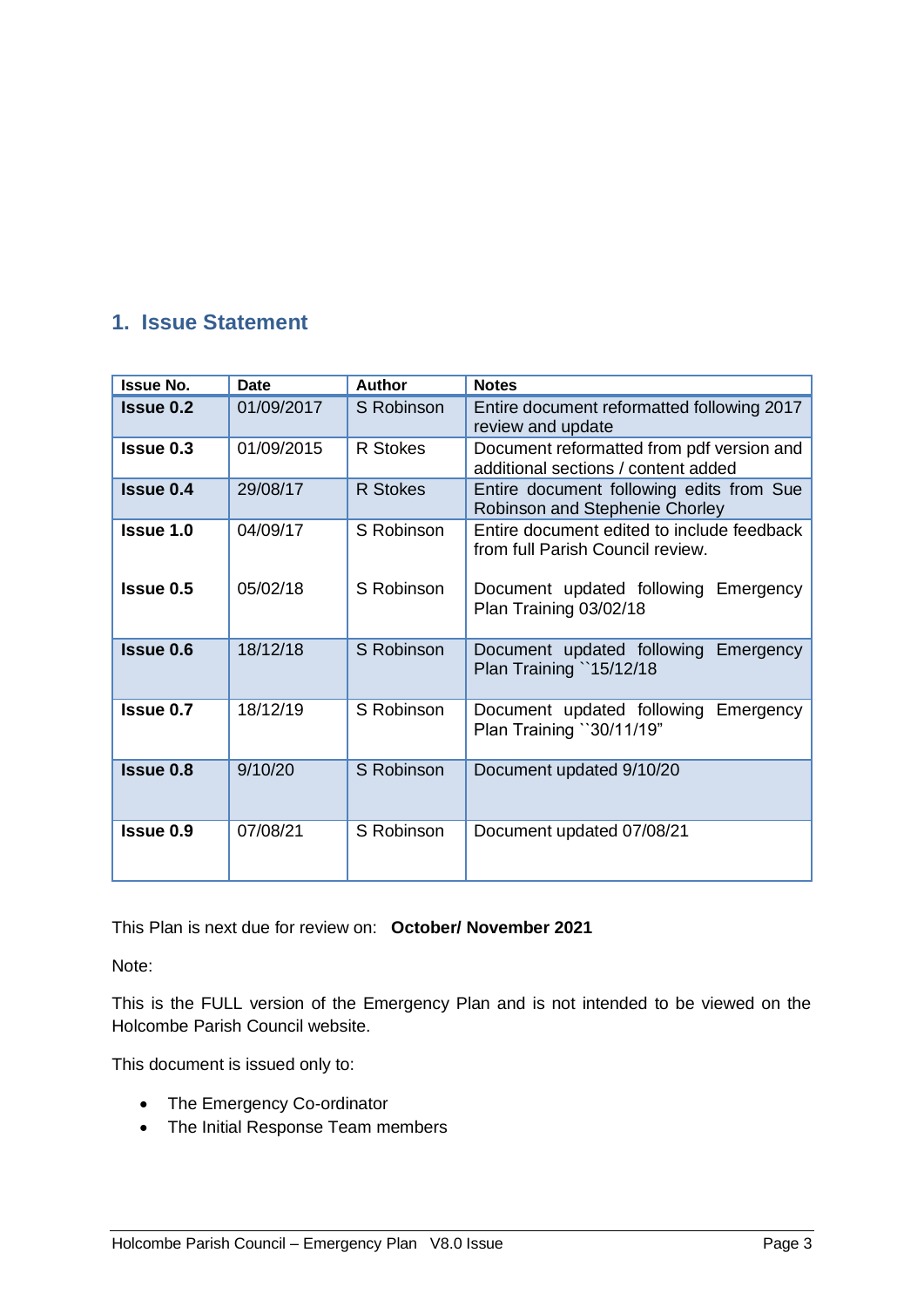# <span id="page-4-0"></span>**2. Data Protection**

The provisions of the Data Protection Act and the Civil Contingencies Act permit the sharing of data in emergencies and to that end it follows that in planning for an emergency there is a need to protect and share data.

The following is taken from HMG publication 'Data Protection and Sharing – Guidance for Emergency Planners and Responders.

#### **Key Principles**

1. Data protection legislation does not prohibit the collection and sharing of personal data; it provides a framework where personal data can be used with confidence that individual's privacy rights are respected.

2. Emergency responders' starting point should be to consider the risks and the potential harm that may arise if they do not share information.

3. Emergency responders should balance the potential damage to the individual (and where appropriate the public interest of keeping the information confidential) against the public

4. In emergencies, the public interest consideration will generally be more significant than during day-to-day business.

5. Always check whether the objective can still be achieved by passing less personal data.

### <span id="page-4-1"></span>**3. Purpose**

All local major emergencies will be dealt with by the emergency services, local authorities, utilities and voluntary agencies in a combined response. The full Emergency Plan is not intended to be a substitute for these services and on an emergency situation arising, the first response should always be to contact the emergency services by dialling 999.

Should there be a National Emergency e.g (Pandemic) the Government instructions and advice should be followed and will override the Parish Emergency Plan where appropriate.

### <span id="page-4-2"></span>**4. Local Risk Assessment**

The Holcombe Parish Council Emergency Plan has been drafted to respond to the risks outlined in the table below:

| Ref. | <b>Risks</b>                     | <b>Impact on Community</b>                          | <b>Parish</b><br>What can<br>the<br><b>Group</b><br><b>Emergency</b><br>do to<br>prepare? |
|------|----------------------------------|-----------------------------------------------------|-------------------------------------------------------------------------------------------|
|      | Severe Weather incl.<br>flooding | Flooding of local<br>streets,<br>Damage to property | Provision of shelters if required.                                                        |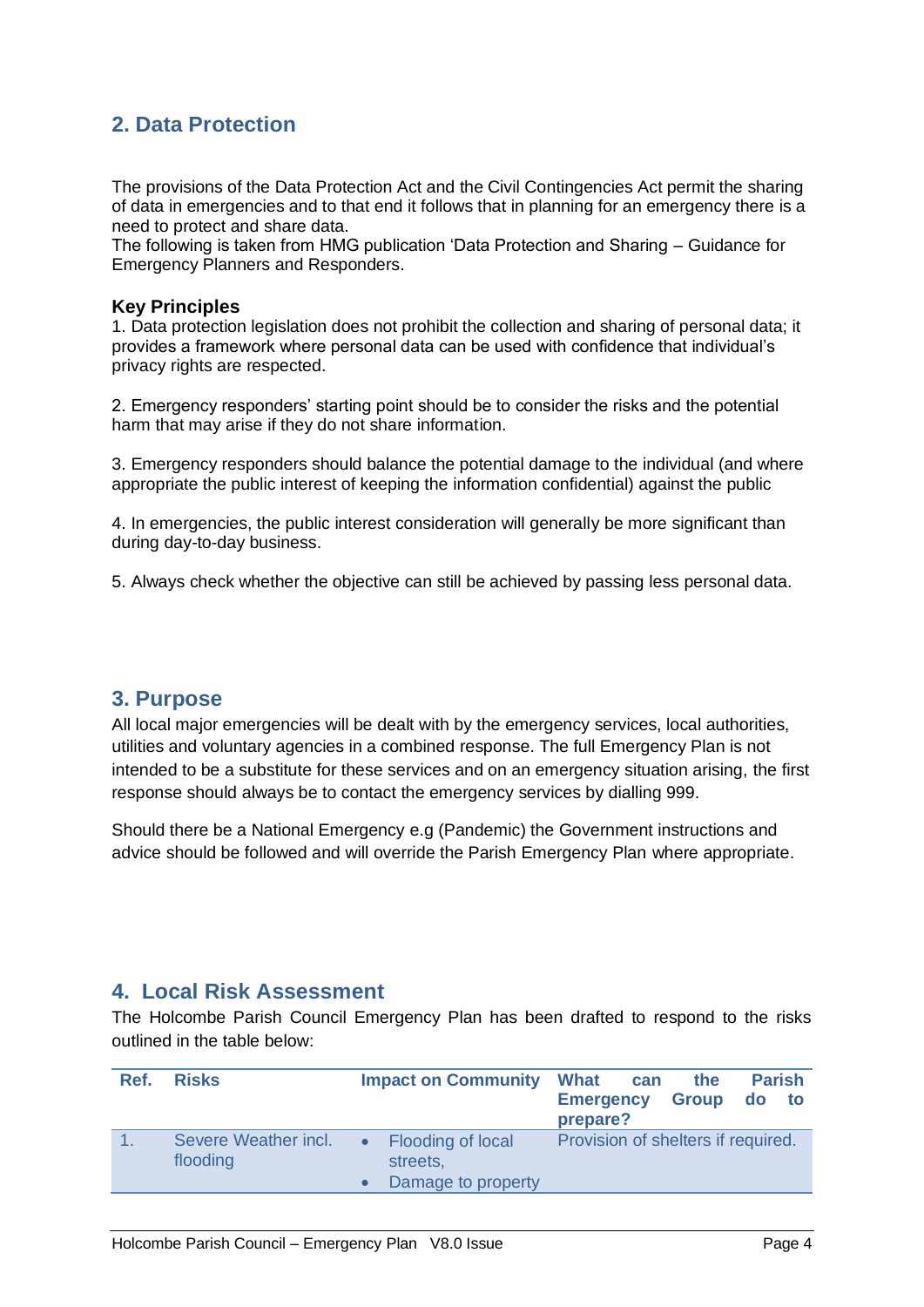<span id="page-5-0"></span>

|    |                                            | $\bullet$                                                     | <b>Blocked roads.</b>                                                                                   |                                                                                                                                                                                                   |
|----|--------------------------------------------|---------------------------------------------------------------|---------------------------------------------------------------------------------------------------------|---------------------------------------------------------------------------------------------------------------------------------------------------------------------------------------------------|
| 2. | <b>Power Failure</b>                       | $\bullet$                                                     | Loss/partial loss to<br>the village of<br>electricity or gas.                                           | Information supplied via Parish<br>website, social media, Local TV<br>and Radio and Notice Boards.<br>Shelters available for prolonged<br>period                                                  |
| 3. | Communication<br><b>Failure</b>            | $\bullet$                                                     | Loss/partial loss to<br>the village<br>telephone<br>communications.                                     | To provide Communications for<br>residents to contact Emergency<br>Services only. General<br><b>Information provided via Social</b><br>Media, Local TV Radio. Parish<br>website, Notice Board     |
| 4. | <b>Major Fire</b>                          | ۰<br>$\bullet$<br>$\bullet$                                   | <b>Evacuation of</b><br>homes / businesses<br><b>Blockage of roads</b><br>Loss of services              | Provision of shelter in case of<br>evacuation. Information<br>provided via Social Media, Local<br>Radio/TV, Parish Notice Board                                                                   |
| 5. | <b>Loss of Road Access</b>                 | $\bullet$<br>$\bullet$<br>$\bullet$<br>$\bullet$<br>$\bullet$ | <b>Charlton Road,</b><br>Brewery Lane,<br>Common Lane,<br><b>Stratton Road,</b><br><b>Holcombe Hill</b> | <b>Information provided via Social</b><br>Media, Local Radio/TV, Parish<br><b>Notice Board</b>                                                                                                    |
| 6. | <b>Hazardous Material</b><br>Incident      | $\bullet$<br>$\bullet$<br>$\bullet$                           | <b>Evacuation of</b><br>homes / businesses<br><b>Blockage of roads</b><br>Loss of services              | <b>Provision of Shelter should</b><br>evacuation be required when<br>responding to Emergency<br>Service request. Information<br>provided via Social Media, Local<br>Radio/TV, Parish Notice Board |
| 7. | Pollution including:<br>Food, Land and Air | $\bullet$<br>$\bullet$                                        | <b>Evacuation of</b><br>homes / businesses<br><b>Blockage of roads</b><br>Loss of services              | Assistance provided to<br><b>Emergency Services as</b><br>required. Information provided<br>via Social Media, Local<br>Radio/TV, Parish<br><b>Notice Board</b>                                    |
|    |                                            | $\bullet$                                                     |                                                                                                         |                                                                                                                                                                                                   |
| 8. | <b>Police Incident</b>                     |                                                               | All types of Police<br>Incidents. Criminal,<br><b>Missing Person,</b><br><b>Security, Terrorism</b>     | Assistance provided to<br><b>Emergency Services as</b><br>required. Information provided<br>via Social Media, Local<br>Radio/TV, Parish Notice Board                                              |
| 9  | Pandemic                                   |                                                               | <b>National Crisis</b>                                                                                  | <b>Follow Government Guidelines.</b><br>Information provided via Social<br>Media, Local Radio/TV.                                                                                                 |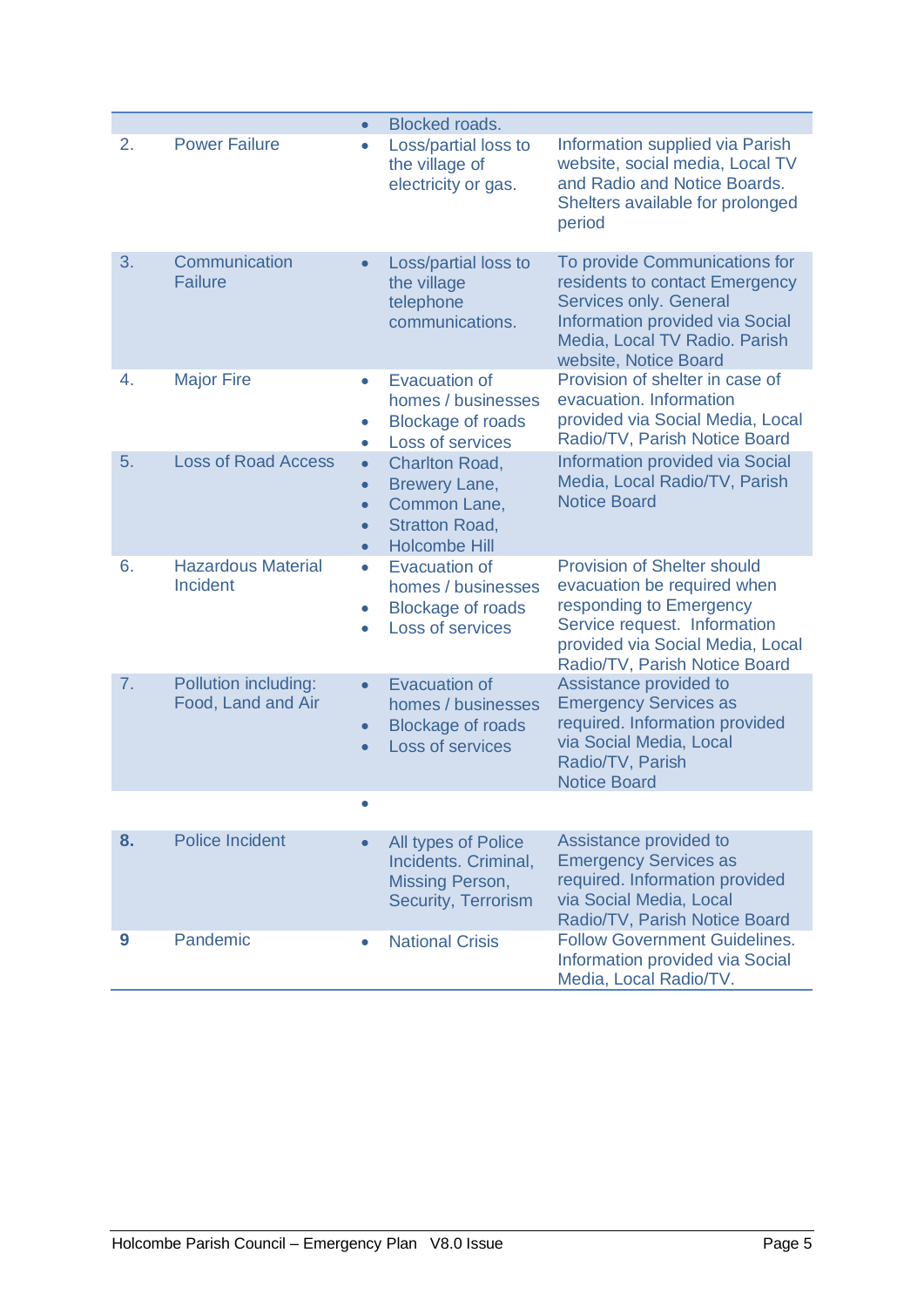# **5. Key locations identified with Emergency Services as places of safety**

| Ref. | <b>Building</b>                                                                                                                                                                                                                           | <b>Location</b>                         | <b>Potential</b><br><b>Emergency</b><br><b>Use</b>                                                                                                                       | <b>Contact details of</b><br>key holder                                                                           |
|------|-------------------------------------------------------------------------------------------------------------------------------------------------------------------------------------------------------------------------------------------|-----------------------------------------|--------------------------------------------------------------------------------------------------------------------------------------------------------------------------|-------------------------------------------------------------------------------------------------------------------|
| 1.   | <b>Village Hall</b><br><b>Parish Council (Trustee)</b><br>Approx 120 people<br>Registered as a Place of<br><b>Safety with Somerset</b><br><b>Civil Contingencies Unit</b><br>Wifi-holcombeVH<br><b>Internal Phone box</b><br>01761 232299 | <b>Charlton Road,</b><br><b>BA3 5EW</b> | This is suitable<br>for use as a<br><b>Shelter with</b><br>cooking<br>facilities. It is<br>likely to be very<br>cold in<br>inclement<br>weather if<br>electricity fails. | <b>Kath Simpson</b><br>Tel: 01761 233172<br>(VH bookings)<br><b>Key Box Code:</b><br>4726                         |
| 2.   | <b>St. Andrews Church</b><br>Church owned<br>Approx 120 people<br>Registered as a Place of<br><b>Safety with Somerset</b><br><b>Civil Contingencies Unit</b>                                                                              | <b>Holcombe Hill</b><br><b>BA3 5FR</b>  | This is suitable<br>for use as a<br>Shelter.<br><b>Toilets and</b><br>kitchen facilities.                                                                                | Revd. Clarissa<br>Cridland<br>Tel: 01373 812705<br><b>Gay Curtis</b><br>01761 232140                              |
| 3    | <b>Village Car Park</b>                                                                                                                                                                                                                   | <b>Brewery Lane</b>                     | The car park<br>may be required<br>for the parking<br>of emergency<br>vehicles and<br>personnel.                                                                         | <b>Bob Mitchell</b><br>Tel.No-.<br>0761 232710<br>07533840677<br><b>Gate Key Box</b><br>(code changed<br>monthly) |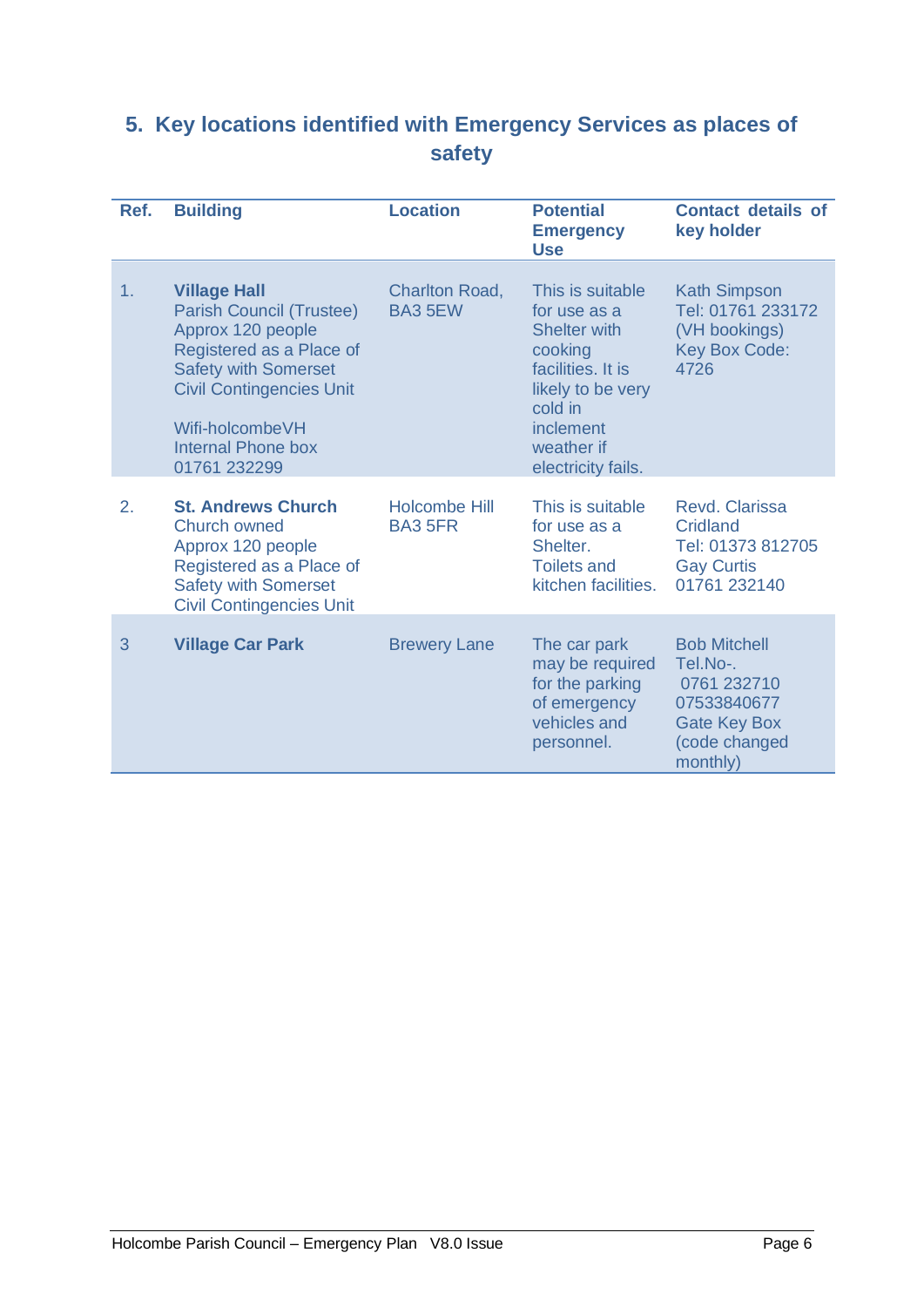# <span id="page-7-0"></span>**6. List of community Organisations**

| Ref. | <b>Organisation</b>                                                   | <b>Role</b><br><b>Name</b><br><b>of</b><br>$\prime$<br><b>Contact</b> | <b>Telephone Number</b> |
|------|-----------------------------------------------------------------------|-----------------------------------------------------------------------|-------------------------|
| 1.   | <b>Mendip Country</b><br><b>Practice</b><br>Coleford                  | <b>The Practice</b><br>Manager                                        | 01373 812244            |
| 2.   | <b>Oakhill Surgery</b><br>Oakhill                                     | <b>The Practice</b><br>Manager                                        | 01749 840233            |
| 3.   | <b>Downside School</b><br>Stratton-on-the-<br><b>Fosse</b>            | <b>Safeguarding Officer</b>                                           | 01761 235100            |
| 4.   | <b>Bishop Henderson</b><br><b>School</b><br>Coleford                  | <b>Safeguarding Officer</b>                                           | 01363 812557            |
| 5.   | <b>Stoke St. Michael</b><br><b>School</b><br><b>Stoke St. Michael</b> | <b>Head Teacher</b>                                                   | 01749 840470            |
| 6.   | <b>Leigh on Mendip</b><br><b>First School</b><br><b>Radstock</b>      | <b>School Administrator</b>                                           | 01373 812592            |
| 7.   | <b>Kilmersdon Primary</b><br><b>School</b><br>Kilmersdon              | <b>Head Teacher</b>                                                   | 01761 432283            |
| 8.   | <b>Owl Babies Pre-</b><br><b>School</b><br><b>Radstock</b>            | <b>The Principal</b>                                                  | 01373 814782            |
| 9.   | <b>St. Andrews</b><br><b>Church</b>                                   | Revd. Clarissa<br><b>Cridland</b>                                     | 01373 812705            |
| 10.  | <b>Aster Group</b><br><b>Scotts Close</b><br><b>Holcombe</b>          | <b>Contact Company</b>                                                | 0333 400 8222           |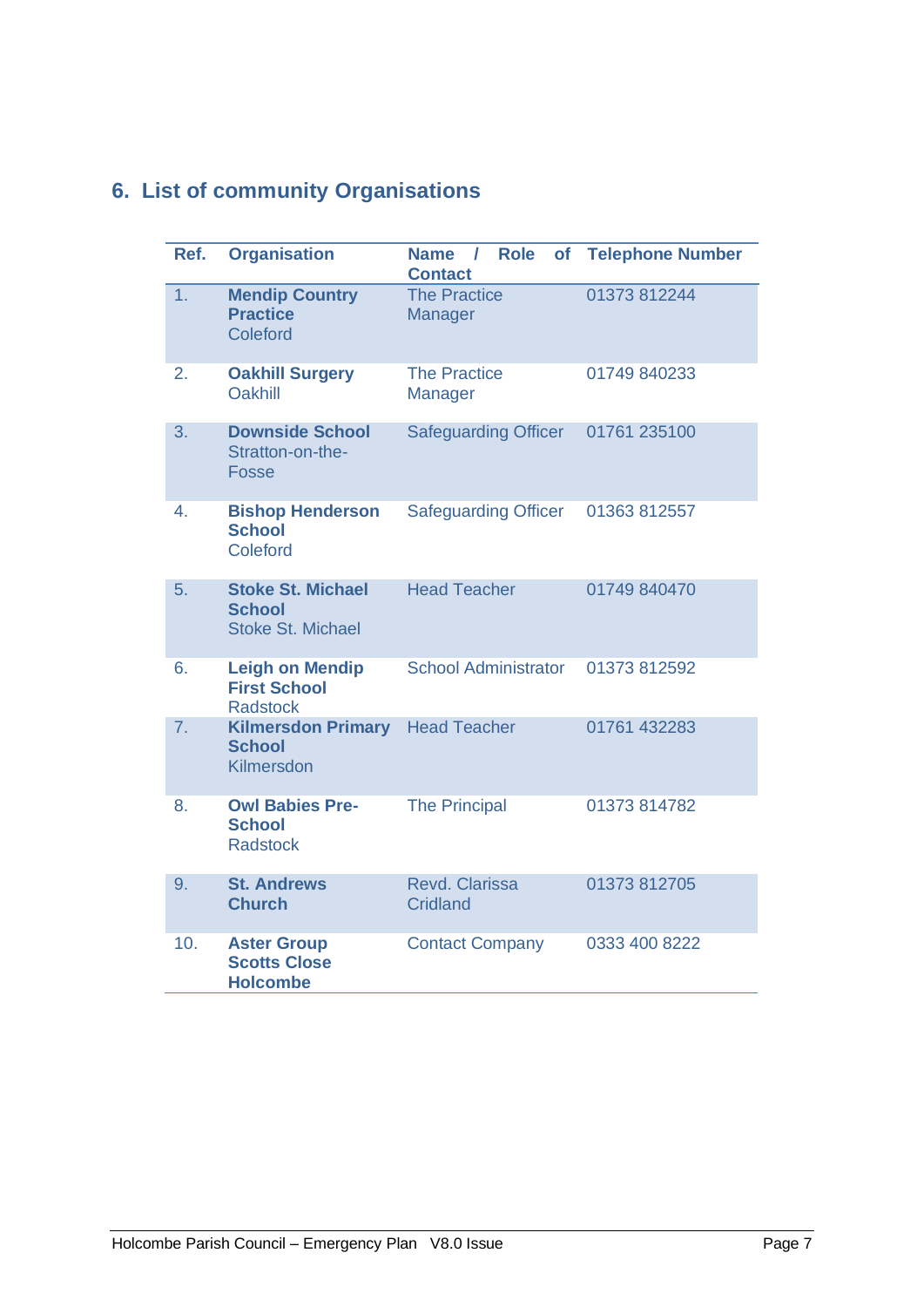# <span id="page-8-0"></span>**7. Emergency Plan Process**

The Holcombe Emergency Plan process comprises four sequential stages illustrated by the schematic below:



### <span id="page-8-1"></span>**7.1. Incident Identification and Emergency Plan Initiation**

If an incident arises, the following steps should be taken:

**1.** If an emergency arises and it is not possible to contact the emergency services straight away (or if their response may be delayed), the Holcombe Emergency Plan should be initiated by any member of the public or Parish Emergency team first Contacting the Emergency Coordinator.

| Role                | Name                | <b>Telephone</b> | <b>Mobile</b> |
|---------------------|---------------------|------------------|---------------|
| <b>Parish Clerk</b> | <b>Vickie Watts</b> | 01749 880428     | 07971 516916  |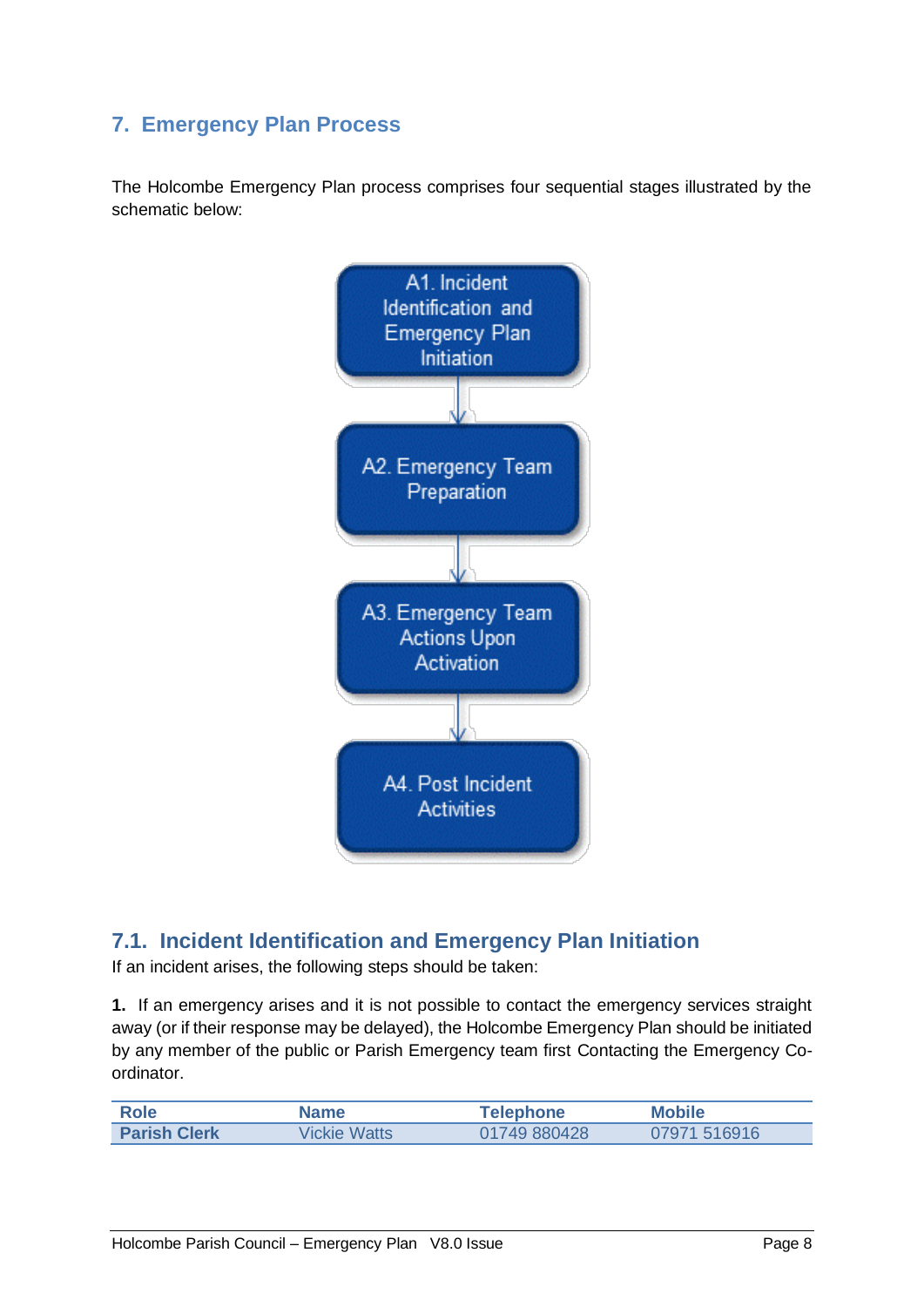If the Emergency Co-ordinator is not available, contact the Parish Emergency Team Commander or their deputy if they are also unavailable (see next table below).

**2.** The Emergency Co-ordinator will contact Parish Emergency Team 'Commander' who will then determine if the Emergency Plan needs to be activated.

| <b>Role</b>                                               | <b>Name</b>        | <b>Telephone</b> | <b>Mobile</b> |
|-----------------------------------------------------------|--------------------|------------------|---------------|
| <b>Parish Council -</b><br><b>Chairman</b><br>(Commander) | Simon Brand        | 01761 232624 /   | 07766 598817  |
| <b>Parish Council -</b><br><b>Vice Chairman</b>           | <b>Philip Gait</b> | 01761 232125     | 07812 441223  |

**3.** If the Commander decides that the Emergency Plan needs to be activated they will advise the Emergency Co-ordinator to contact the members of the Parish Emergency Team to initiate the local response. When contacting the team members consider the following contact methods in order:

- Landline telephone
- Mobile
- Group text message

| Ref.         | <b>Role</b>                              | <b>Name</b>                          |       | <b>Telephone</b> | <b>Mobile</b>       |
|--------------|------------------------------------------|--------------------------------------|-------|------------------|---------------------|
| 1.           | <b>Parish Councillor - Chairman</b>      | <b>Simon Brand</b>                   | 01761 |                  | 232624 07766 598817 |
| 2.           | <b>Parish Councillor -Vice Chairman</b>  | <b>Philip Gait</b>                   | 01761 |                  | 232125 07812441223  |
| 3.           | <b>Parish Councillor</b>                 |                                      |       |                  |                     |
| $\mathbf{4}$ | <b>Parish Councillor</b>                 |                                      |       |                  |                     |
| 5.           | <b>Parish Councillor</b>                 | <b>Simon Eade</b>                    |       |                  | 07976 412585        |
| 6.           | <b>Parish Councillor</b>                 |                                      |       |                  |                     |
| 7.           | <b>Parish Councillor</b>                 |                                      |       |                  |                     |
| 8.           | <b>Parish Councillor</b>                 |                                      |       |                  |                     |
| 9.           | <b>Parish Councillor</b>                 |                                      |       |                  |                     |
| 10.          | <b>Somerset Civil Contingencies Unit</b> |                                      |       | 0300 123 2224    |                     |
| 11.          | <b>St. Andrews Church, Holcombe</b>      | Revd. Clarissa Cridland 01373 812706 |       |                  |                     |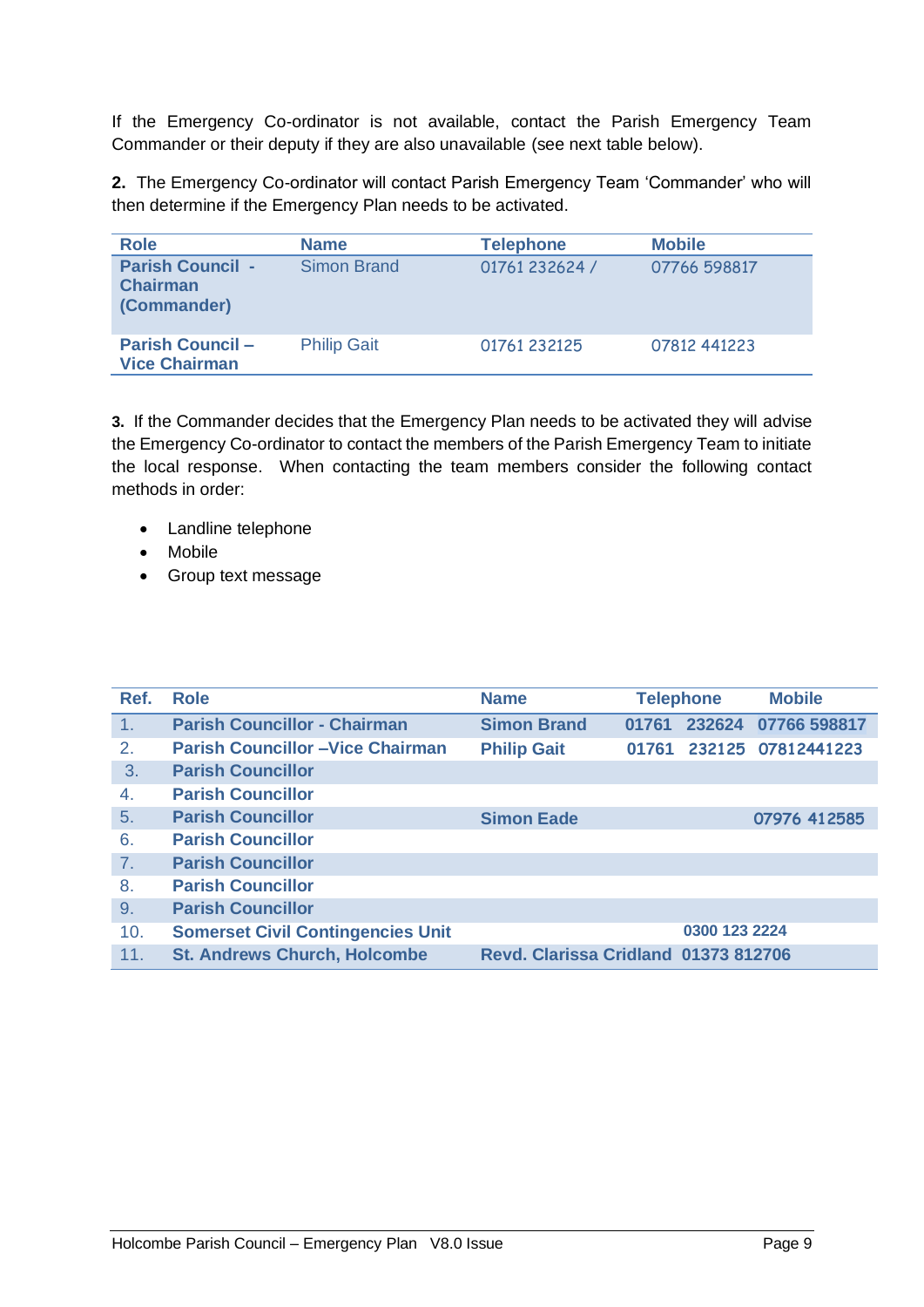### <span id="page-10-0"></span>**7.2. Emergency Team Preparation**

Following the initiation of the Emergency Plan described in the previous stage and prior to deploying upon activation of the Team please considers the following points:

### **Pre-Deployment Guidance for members of the Parish Emergency Team -**

1. Tell your family where you are going and the reason. Arrange to update them later if necessary.

2. Ensure you dress appropriately, including stout footwear and clothing appropriate for the next 12 hours. Take a waterproof jacket. During Pandemic take facemasks and sanitizers.

3. Carry your mobile phone and charger, set the ringer to its highest level.

4. Carry a notepad and two pens - one will always fail when you need it most.

5. Consider taking food and water for up to 12 hours. This will reduce the support you will require during the incident and increase your effectiveness. Include any medication you may need in that time.

6. Carry your personal copy of the Parish Emergency Plan and associated guidance notes.

7. Be honest about your own capabilities. If asked to do something you are doubtful about, speak up. It is better to avoid an adverse situation than try to recover from it.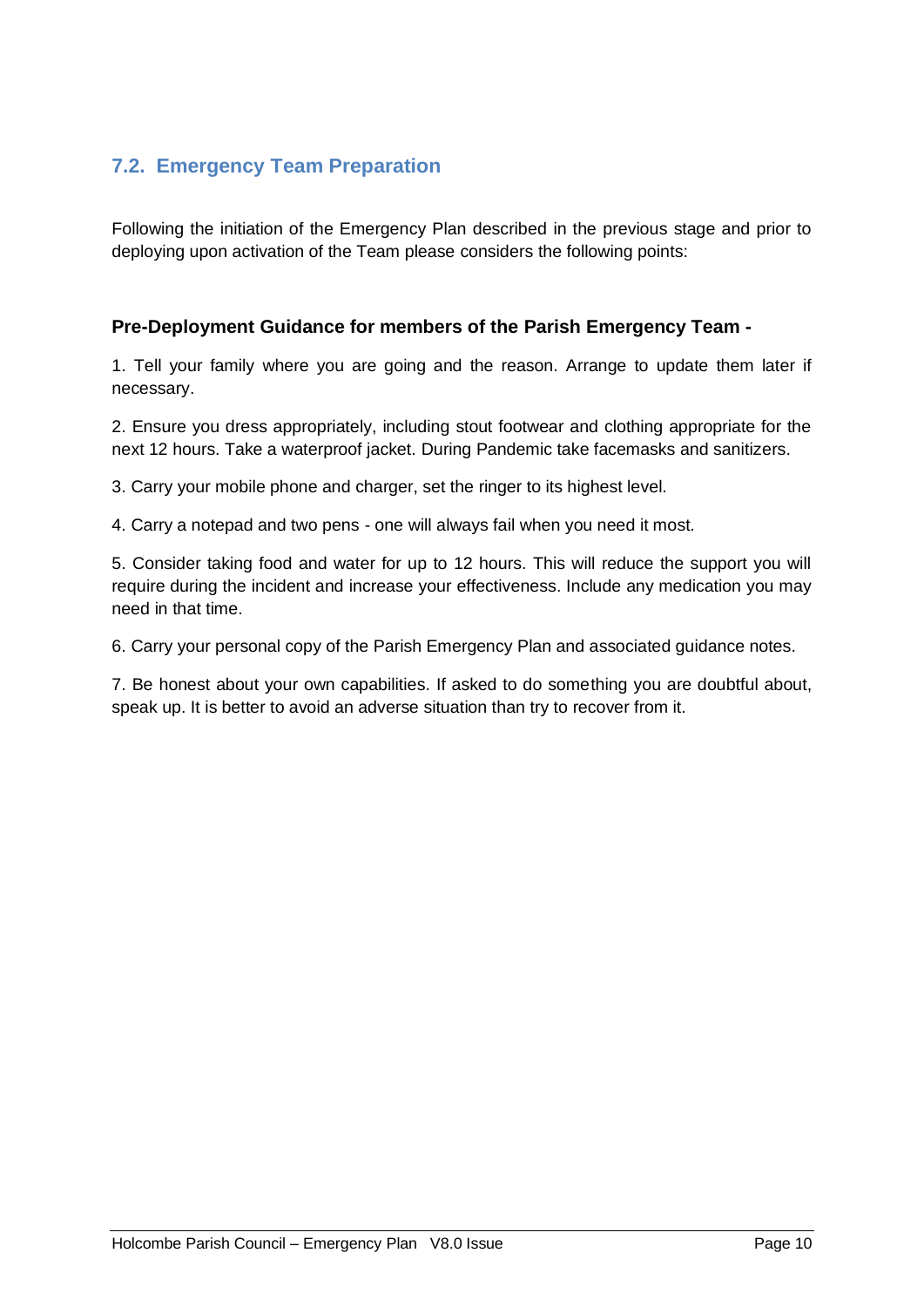# <span id="page-11-0"></span>**7.3. Emergency Team Actions upon Activation**

Once the individual Emergency Team members have prepared (as described above), the following steps should then be followed:

**1.** All members of the Parish Emergency Team should gather at the Primary Assembly Point:

**Village Hall**  Charlton lane Holcombe, BA3 5EW

or, if the Village Hall is inaccessible, they should gather at:

**St. Andrews Church**  Holcombe Hill Holcombe, BA3 5FR

**2.** The Parish Emergency Team will assess the situation and an appointed member of the team will contact the appropriate emergency services

**3.** The Parish Emergency Team will assess prior to the emergency services arrival whether such local resources are required (and should be contacted).

**4.** If appropriate, and using local knowledge, members of the Parish Emergency Team will make contact with vulnerable individuals in the village (for example the disabled, elderly, housebound and parents with young children.

**5.** During the emergency, anyone involved in coordinating a response should keep a log of all requests for assistance and action taken, each log item being signed and dated. See the form in the appendices of this document.

6. If it is agreed that the Village Hall or St.Andrews Church is to be a Place of Safety. Somerset Civil Contingencies Unit **must** be informed. Tel. No. 0300 123 2224

### **7.3 Actions upon team activation cont:-**

1. Team activated by appointed person, team called out by previously arranged protocol.

2. Rendezvous (RV) point assumed to be the village hall. First person to arrive activates heating and lighting as necessary. Set up tables to form admin area.

3. Battle box opened and initial register of attending team members taken. Incident controller and admin support don orange hi-vis vests, team members don yellow vests.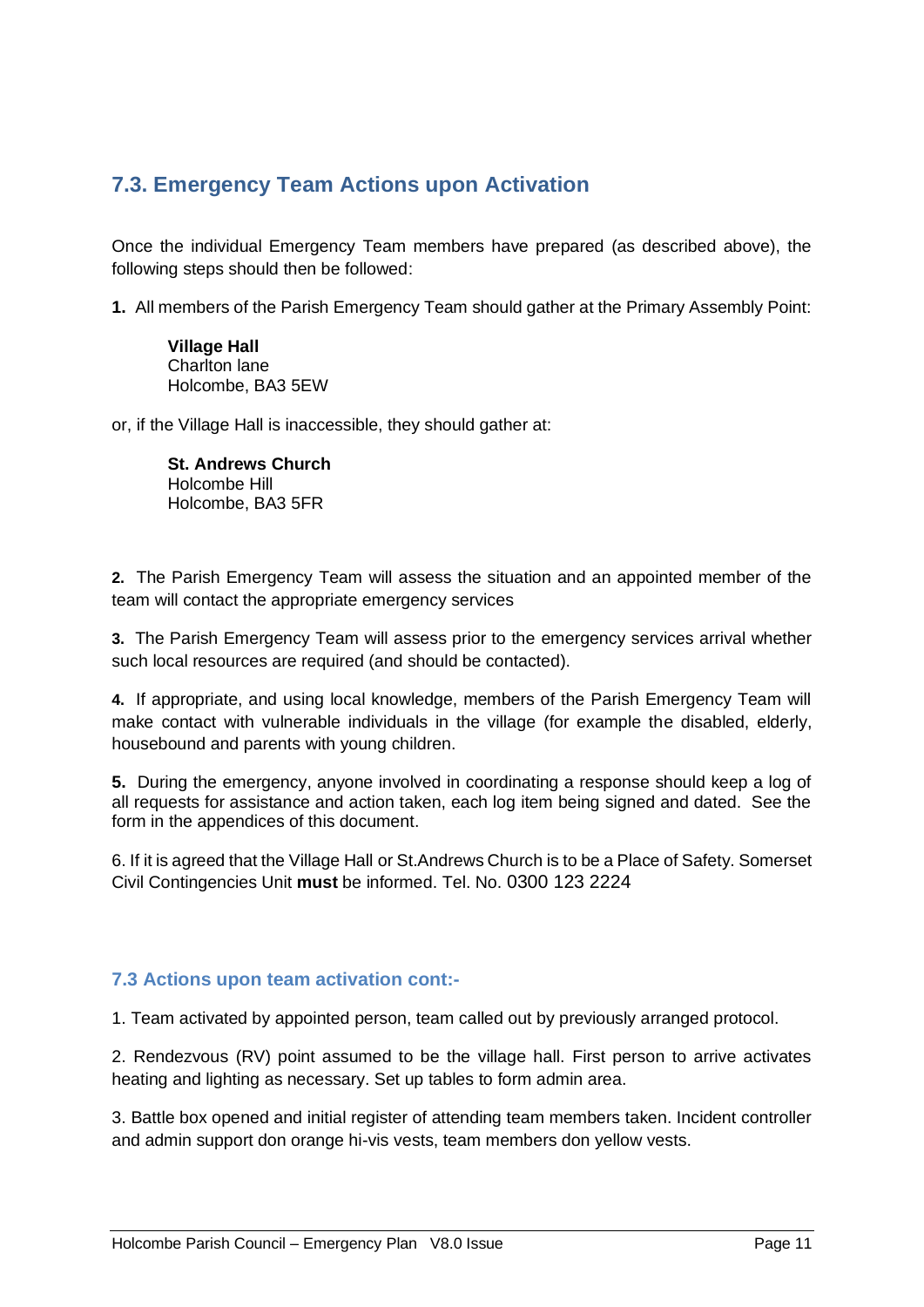4. Incident log started. Details of time, date, reason for team activation and incident details as currently known entered.

5. Display pre-prepared signage and maps. Nominate mobile phone number as point of contact for partner agencies - consider nominating back up number, ideally on a different network. Advise SCC Civil Contingencies Unit and the Police (101) of team activation. Consider advising neighbouring Parish Councils that Holcombe has activated its team - this allows for mutual aid arrangements to be put on a 'standby' footing. If available (and appropriate) tune FM radio to BBC Somerset. Obtain latest weather forecast. Update log.

6. Team briefing. Cover details of incident, scale of incident including number of persons involved and potential time scales, anticipated role of the team, involvement of emergency services and County Council and any further relevant information known at the time. Update log.

7. Safety briefing. Cover personal safety, emergency arrangements including evacuation and emergency rendezvous point and first aid. Update log.

8. Further actions dependent upon incident type.

### **Consider:-**

- Setting up hall for use as a Reception Centre and a Place of Safety. Ensure basic refreshments available and Washrooms /toilets are well stocked. A register of those attending the reception centre should be kept.
- Setting up hall for use as a multi agency control facility layout will differ, for instance Commanders will appreciate a central workspace where briefings can be conducted face to face and where maps and papers can be displayed on large tables.
- Update parish website/ facebook to reflect activation of Parish Emergency Plan Assembling teams of two for reconnaissance. Ensuring one pair remains available to act as an emergency search unit.
- Identify which of the pre-determined parish zones require action and deploy teams as appropriate.
- Once reconnaissance complete, compile overall tactical picture including extent of damage, casualty /displaced person numbers, roads clear and blocked, extent of utilities failures.
- Controller to be prepared to present reconnaissance information to the Emergency Services /other agencies and re-brief the team.
- Be prepared for members of the public to turn up at the hall. Nominate someone to manage enquires and differentiate between the curious and those in need of assistance.
- Be aware of interest from the Press and be ready to respond to enquiries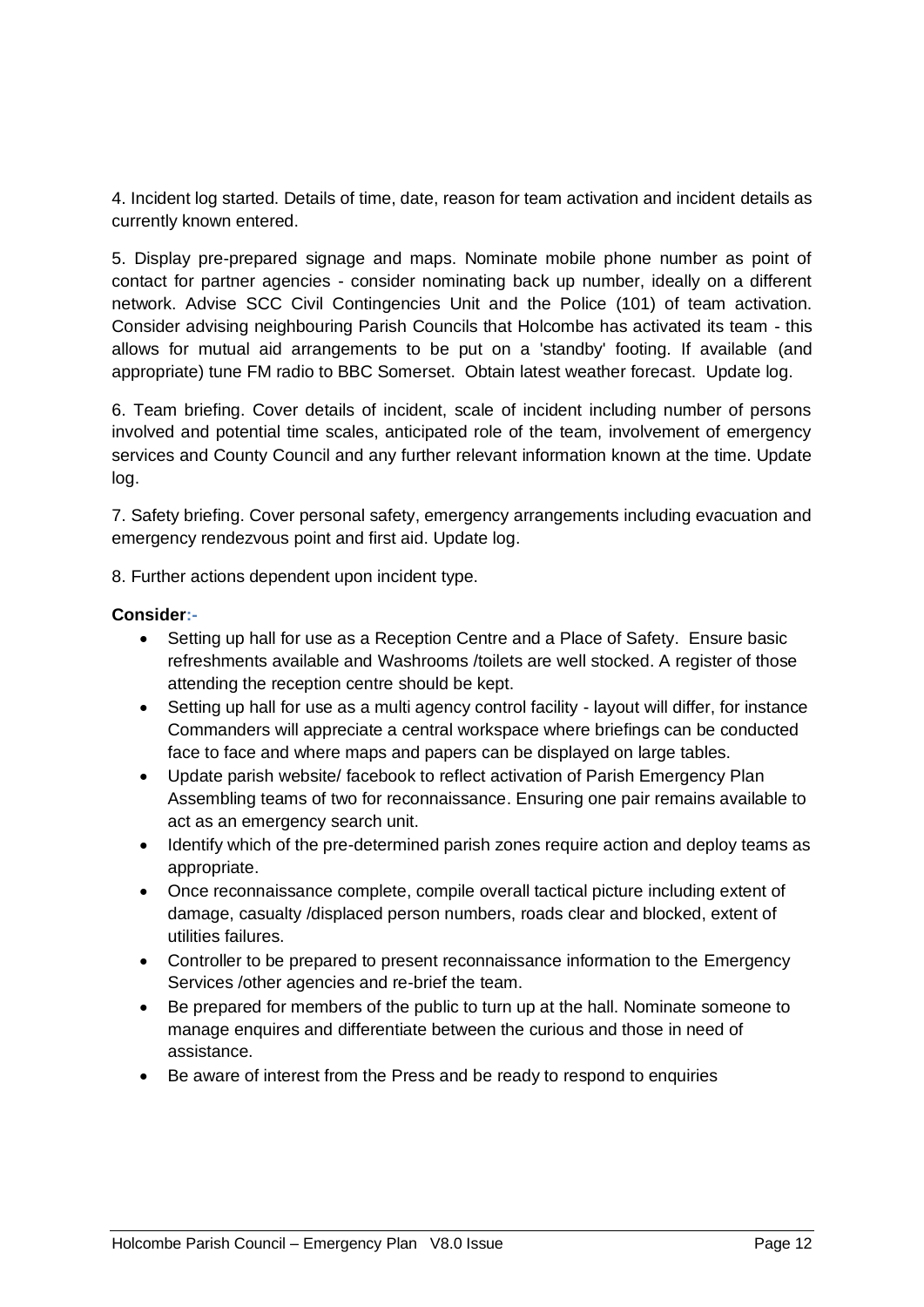# <span id="page-13-0"></span>**7.4 Guidance for teams undertaking reconnaissance**

1. Ensure PPE is worn.

2. Deploy in not less than teams of two. Ensure you have a mobile phone /radio and that the

Controller has your number and you have theirs. Carry a notepad and pen.

3. Don't deviate from your assigned area. If you are overdue returning from your task and a search is launched you may not be found quickly if you have deviated from your assigned area.

4. Look for and record the location of damage to buildings, trees and utilities. Exercise caution around damaged structures. Report injured persons immediately and assist if necessary but always within your competence level.

5. Note roads that are obstructed or passable with care.

6. Do not approach or touch fallen cables. Note location and report back.

7. Gather any relevant information from the public that you encounter. Deploy only if you are wearing appropriate clothing and are physically able to complete the assigned task. All messages are to go through the Controller unless an emergency response is required. If so, call 999, assist if you are able and ensure the Controller is advised.

### <span id="page-13-1"></span>**7.5 Post Incident Activities**

Once the incident has been resolved, the following steps will need to be taken:

**1.** Hold an immediate de-brief ('Hot') to evaluate how the response went, to capture lessons learnt for the future and to ensure that the Incident Log has been properly updated.

**2.** Ensure that all the Emergency Plan equipment is returned to storage and that it is still in working order

**3.** After a suitable period following the emergency, hold a second de-brief ('Cold') to reevaluate the response and reflect on the Emergency Team's performance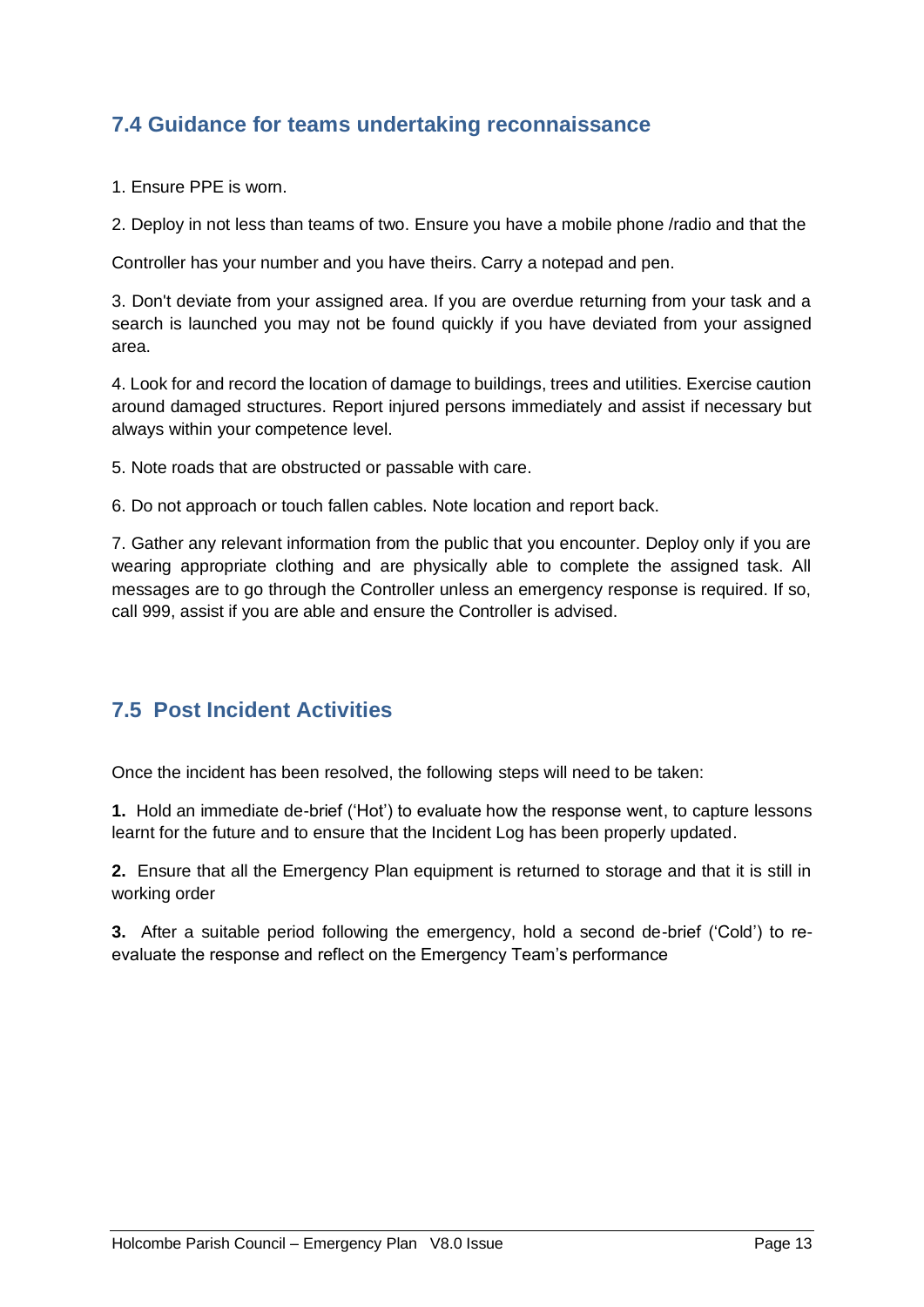# <span id="page-14-0"></span>**7.6 Recurring Emergency Plan Activities**

In order to keep the plan up-to-date and to ensure its effectiveness the following three activities need to be scheduled (annually) by the Parish Council:

- **Review and Update of the Emergency Plan (this document) –** to ensure that the content is up-to-date and relevant. This activity may require additional budget allocation, procurement activity or re-allocation of ownership
- **Emergency Team Training –** to ensure the effectiveness of individual Emergency Team members and that our process and protocols are fit for purpose (recommended 3 hours of training per person per year. Next training proposed November 2021)
- **Emergency Equipment Inspection, Maintenance and Renewal** to ensure that the emergency equipment is still operational. The outcome of this activity may require repairs to be made or the purchase of new equipment (check equipment yearly prior to training)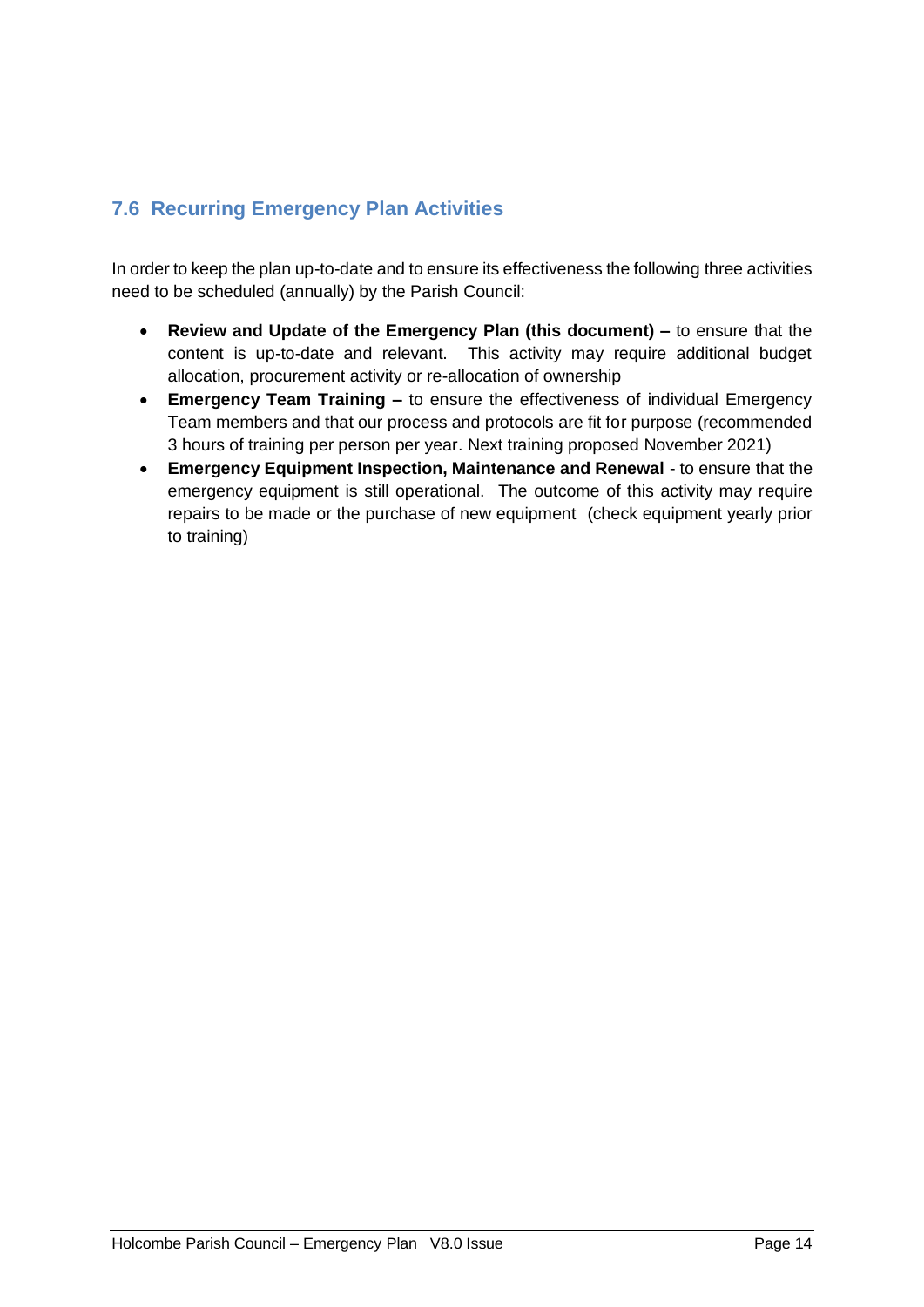### <span id="page-15-0"></span>**7.7. Emergency Contact Numbers**

| Ref.           | Name / Role                              | <b>Daytime Contact</b><br><b>Telephone Number</b> | <b>24 Hour Contact</b><br><b>Telephone Number</b> |
|----------------|------------------------------------------|---------------------------------------------------|---------------------------------------------------|
| 1 <sub>1</sub> | <b>Emergency Services</b>                |                                                   | 999                                               |
| 2.             | <b>Police Station - Radstock</b>         |                                                   | 101                                               |
| 3.             | <b>Police Station - Shepton Mallet</b>   |                                                   | 101                                               |
| 4.             | <b>Police Station - Frome</b>            |                                                   | 101                                               |
| 5.             | <b>Emergency Dept - Bath RUH</b>         |                                                   | 0300 123 2224                                     |
| 6.             | Minor Injury Unit - Paulton              | 01761 412315                                      | 24hrs                                             |
| 7.             | Minor Injury Unit - Shepton Mallet       | 01749 342931                                      | $08:00 - 20:30$                                   |
| 8.             | Minor Injury Unit - Frome                | 01373 454740                                      | $08:00 - 23:30$                                   |
| 9.             | <b>Somerset Civil Contingencies Unit</b> |                                                   | 0300 123 2224                                     |
| 10.            | <b>Environment Agency</b>                |                                                   | 0370 850 6506                                     |
| 11.            | <b>National Grid - Gas</b>               |                                                   | 0800 111 999                                      |
| 12.            | <b>National Grid - Electricity</b>       |                                                   | 0800 40 40 90                                     |
| 13.            | <b>Wessex Water</b>                      |                                                   | 0345 6004600                                      |
| 14.            | <b>Bristol Water</b>                     |                                                   | 0345 7023797                                      |
| 15.            | <b>Highways Agency</b>                   |                                                   | 0300 1235000                                      |
| 16             | <b>BT</b> (Openreach)                    |                                                   | 0800 023 2023                                     |

### <span id="page-15-1"></span>**7.8. Somerset Civil Contingencies Unit – PLACE OF SAFETY**

If a Place of Safety is used to support people affected by an emergency in the village The Commander and other members of the Emergency Team should be aware of a few points.

- The Somerset Local Authorities must have been informed and agreed that the Village Hall is opened as a Place of Safety.
- If the authorities are not informed all activities will be covered by our own liability insurer. If the Somerset Local Authorities request the opening of a Place of Safety or have agreed to support an opened venue then the Somerset Local Authorities Insurance will cover.
- Somerset Local Authorities will look to support the opening of any Place of Safety if possible. They will reimburse reasonable costs of opening of the venue if Somerset Local Authorities have agreed on the extra resources required.
- Registered Places of Safety Holcombe Village:-.

### **Holcombe Village Hall**

### **St. Andrews Church, Holcombe (see appendices9)**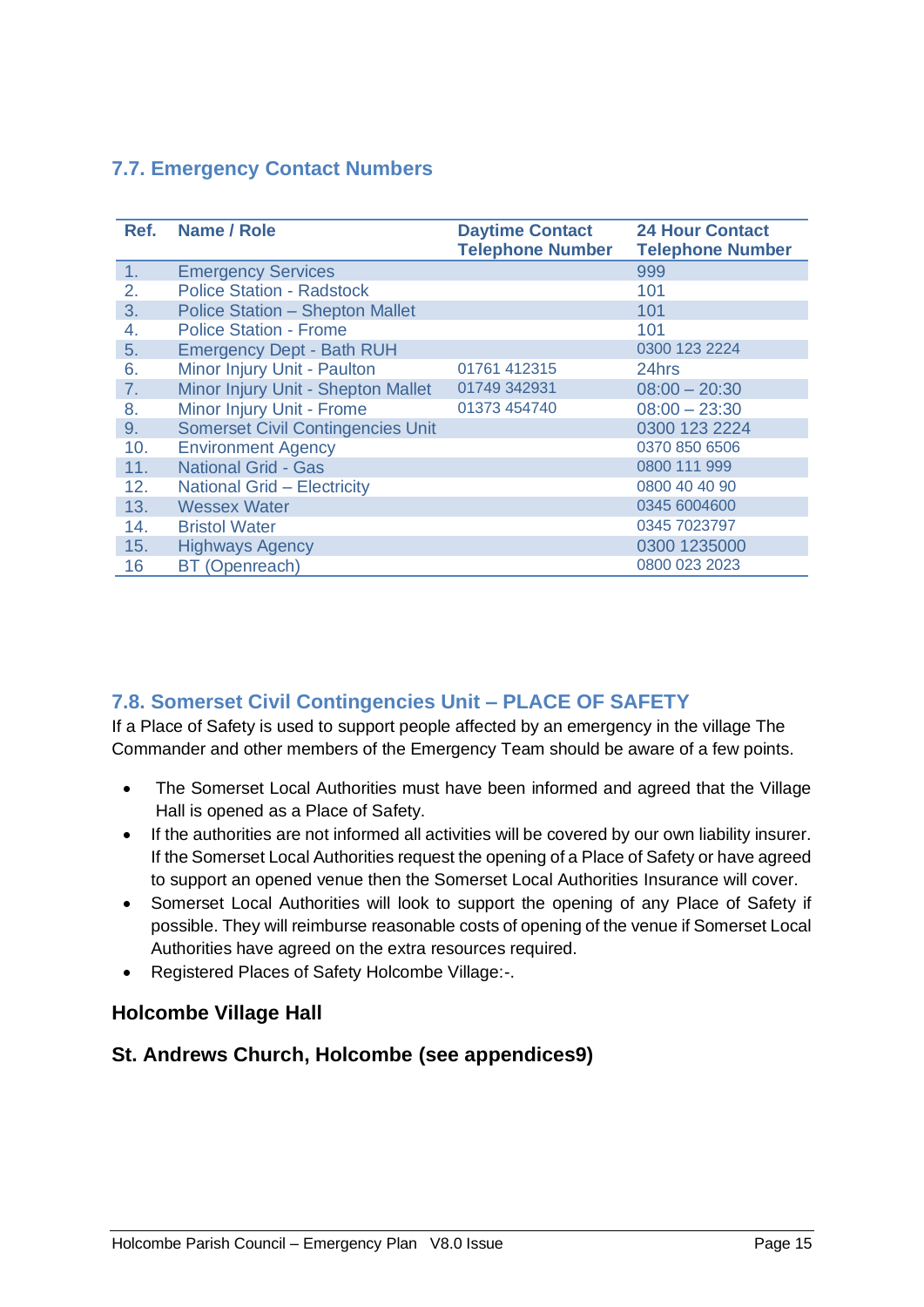### <span id="page-16-0"></span>**7.9. Snow & Ice Advice**

You can clear snow and ice from pavements yourself. It's unlikely that you'll be sued or held responsible if someone is injured on a path or pavement if you've cleared it carefully.

How to clear snow and ice

When you clear snow and ice:

- do it early in the day it's easier to move fresh, loose snow
- don't use water it might freeze and turn to black ice
- use salt if possible it will melt the ice or snow and stop it from refreezing overnight
- (but don't use the salt from salting bins as this is used to keep roads clear)
- You can use ash and sand if you don't have enough salt it will provide grip underfoot
- pay extra attention when clearing steps and steep pathways using more salt may help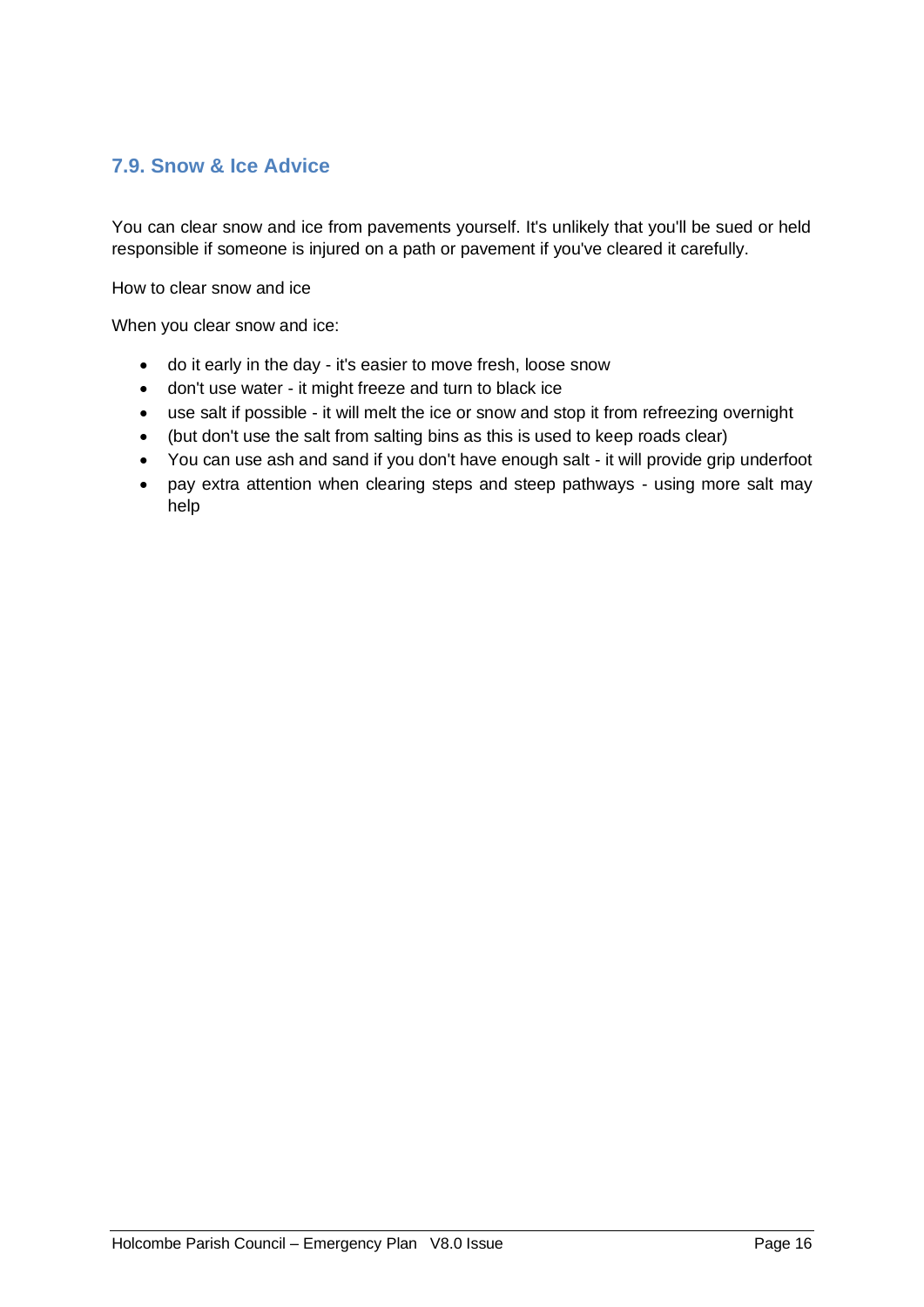### <span id="page-17-0"></span>**7.10. Household Emergency Checklist**



#### **Your Household**

#### **Emergency Survival Items**

**Bottled** water

**Other Emergency Items**  $\square$  Essential medicines

spare batteries

 $\Box$  Toilet paper  $\Box$  Pet supplies

 $\Box$  Sun protection

Other supplies

 $\Box$ 

 $\Box$ 

 $\square$  Can opener

 $\Box$ 

If you prefer to keep your emergency kit items in the house for everyday use, make sure you know where to find them, if an emergency occurs.

Food and Water - enough for 3 days or more

 $\Box$  Water for washing and cooking □ Non perishable food (canned or dried)

 $\Box$  An alternative source of cooking Check and replace food regularly

 $\Box$  Waterproof torches and batteries  $\Box$  AM/FM radio - wind up or with

 $\Box$  First aid kit essential medicines

Blankets or sleeping bags

 $\Box$  Strong shoes for outdoors

 $\Box$  Food, formula and drink

 $\Box$  Favourite toy or activity

 $\Box$  Hearing and sight aids

 $\Box$  Asthma and respiratory aids

**GO IN, STAY IN, TUNE IN** 

Mobility aids

 $\square$  Special food needs

 $\Box$  Wind and rainproof clothing

Supplies for babies and small children

Change of clothing and nappies

(at least 3 litres per person per day)

#### Your Getaway Kit

Everybody in your house should have a small bag for a getaway kit, ready for evacuation, in addition to essential emergency items, this kit should include:

#### **Family Documents**

- $\Box$  Birth and marriage certificates
- $\Box$ Driver's licenses and passports
- $\Box$ Insurance certicates
- $\Box$  Family photographs

#### **Personal Items**

- □ Towels, soap, toothbrush and sanitary **Items**
- A change of clothes  $\Box$

### For more information visit www.somerset.gov.uk/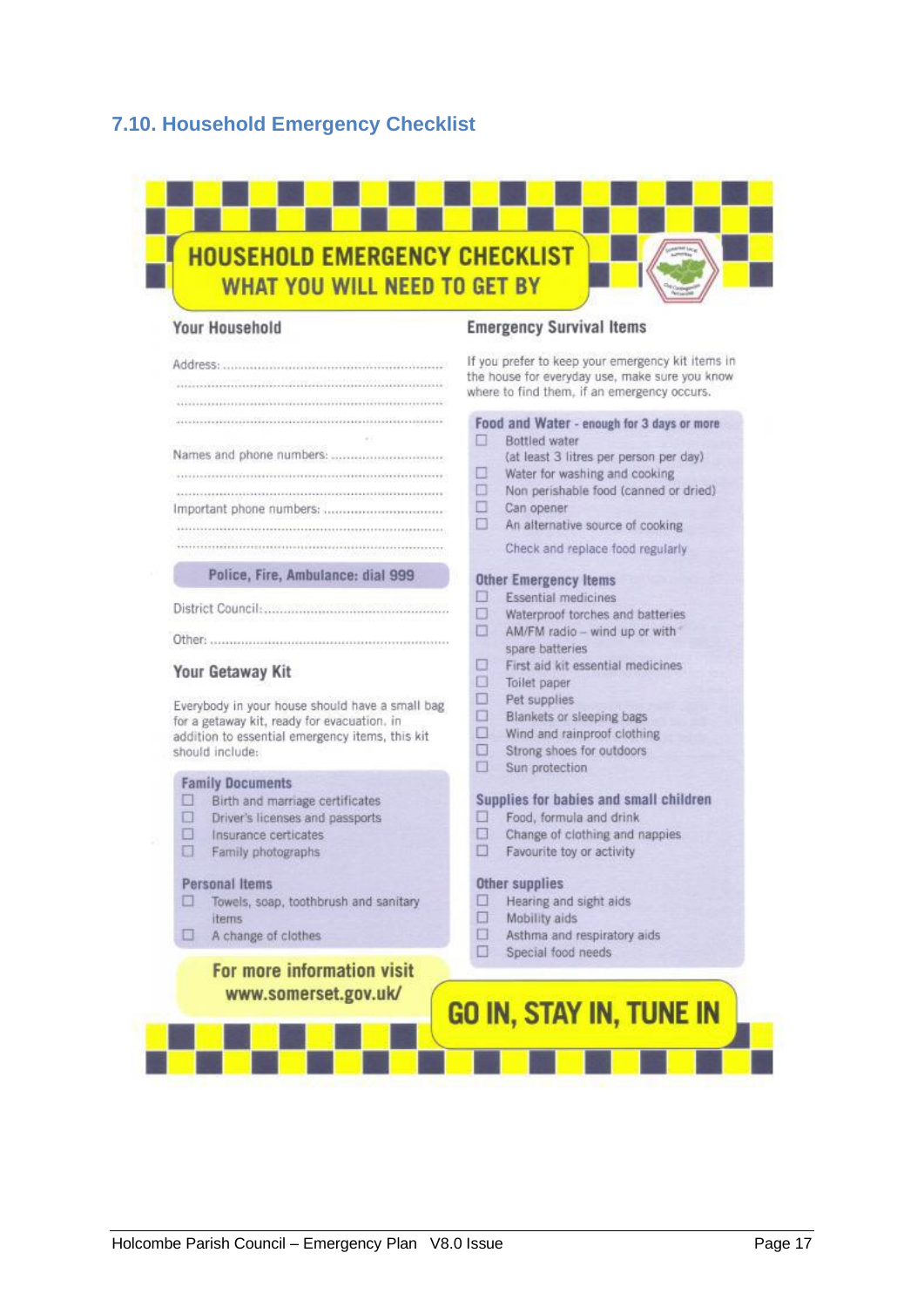### <span id="page-18-0"></span>**7.11. Household Emergency Plan**

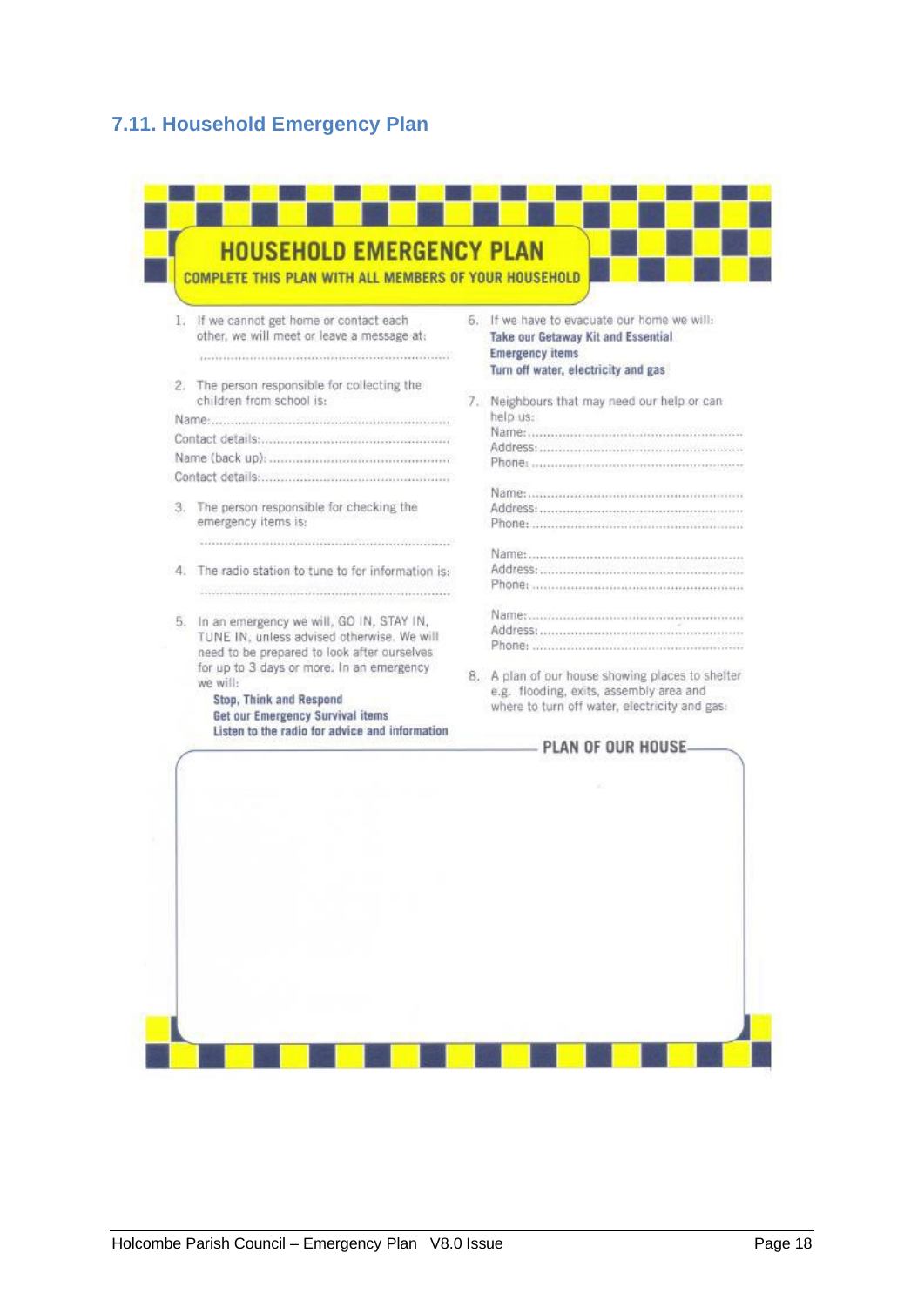# **7.12. Incident Log Template**

| <b>Nature of Incident</b> | Location<br>___ | Date. | Sheet no. |
|---------------------------|-----------------|-------|-----------|
|                           |                 |       |           |

<span id="page-19-0"></span>

| No. | Time | Name(s)<br>Involved | Request for assistance / action taken | Completed<br>(Signature & Date) |
|-----|------|---------------------|---------------------------------------|---------------------------------|
|     |      |                     |                                       |                                 |
|     |      |                     |                                       |                                 |
|     |      |                     |                                       |                                 |
|     |      |                     |                                       |                                 |
|     |      |                     |                                       |                                 |
|     |      |                     |                                       |                                 |
|     |      |                     |                                       |                                 |
|     |      |                     |                                       |                                 |
|     |      |                     |                                       |                                 |
|     |      |                     |                                       |                                 |
|     |      |                     |                                       |                                 |
|     |      |                     |                                       |                                 |
|     |      |                     |                                       |                                 |
|     |      |                     |                                       |                                 |
|     |      |                     |                                       |                                 |
|     |      |                     |                                       |                                 |
|     |      |                     |                                       |                                 |

Completed by: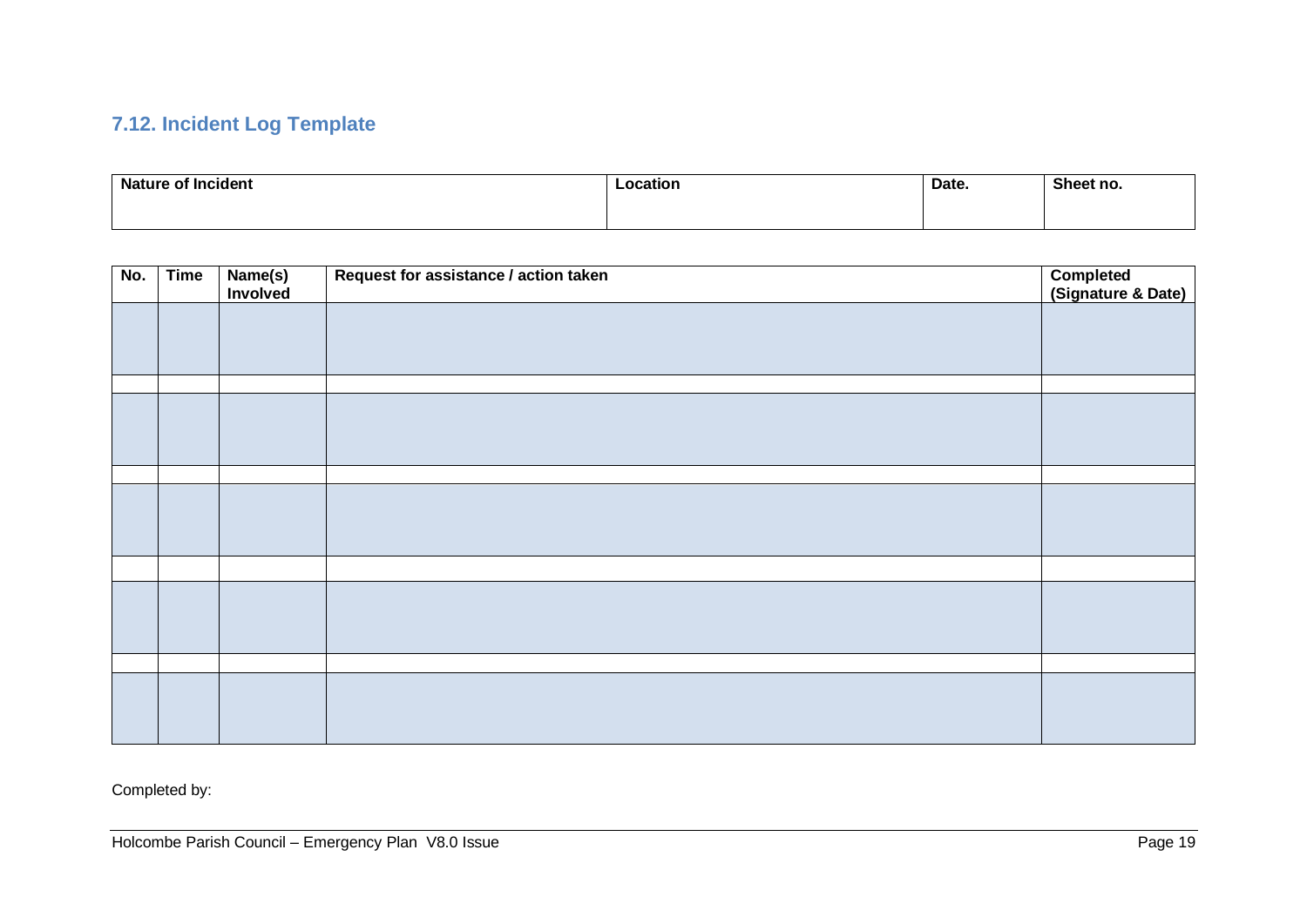# **7.13. Emergency Plan - Equipment Inventory**

**(**Held with Parish Clerk for insurance purposes**)**

<span id="page-20-0"></span>

| Ref. | <b>Item</b> | <b>Description</b> | <b>Units</b> | <b>Quantity</b> | <b>Purchase Supplier</b><br><b>Cost</b> | Date of<br><b>Purchase</b> Date (if | <b>Expiration</b><br>applicable) | <b>Notes</b> |
|------|-------------|--------------------|--------------|-----------------|-----------------------------------------|-------------------------------------|----------------------------------|--------------|
| 1.   |             |                    |              |                 |                                         |                                     |                                  |              |
| 2.   |             |                    |              |                 |                                         |                                     |                                  |              |
| 3.   |             |                    |              |                 |                                         |                                     |                                  |              |
| 4.   |             |                    |              |                 |                                         |                                     |                                  |              |
| 5.   |             |                    |              |                 |                                         |                                     |                                  |              |
| 6.   |             |                    |              |                 |                                         |                                     |                                  |              |
| 7.   |             |                    |              |                 |                                         |                                     |                                  |              |
| 8.   |             |                    |              |                 |                                         |                                     |                                  |              |
| 9.   |             |                    |              |                 |                                         |                                     |                                  |              |
| 10.  |             |                    |              |                 |                                         |                                     |                                  |              |
| 11.  |             |                    |              |                 |                                         |                                     |                                  |              |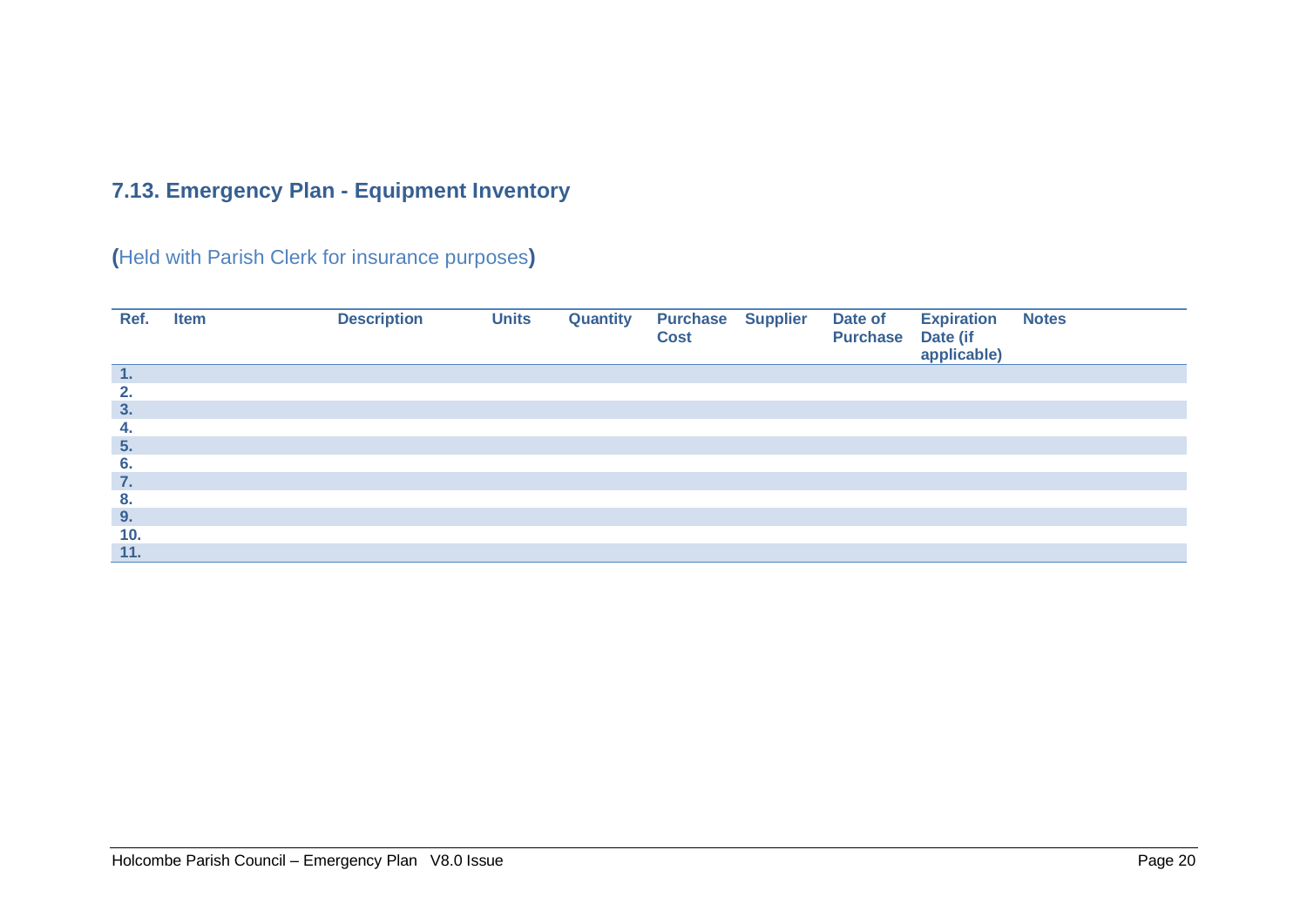# <span id="page-21-0"></span>**7.14. Holcombe Parish Emergency Sector Map**

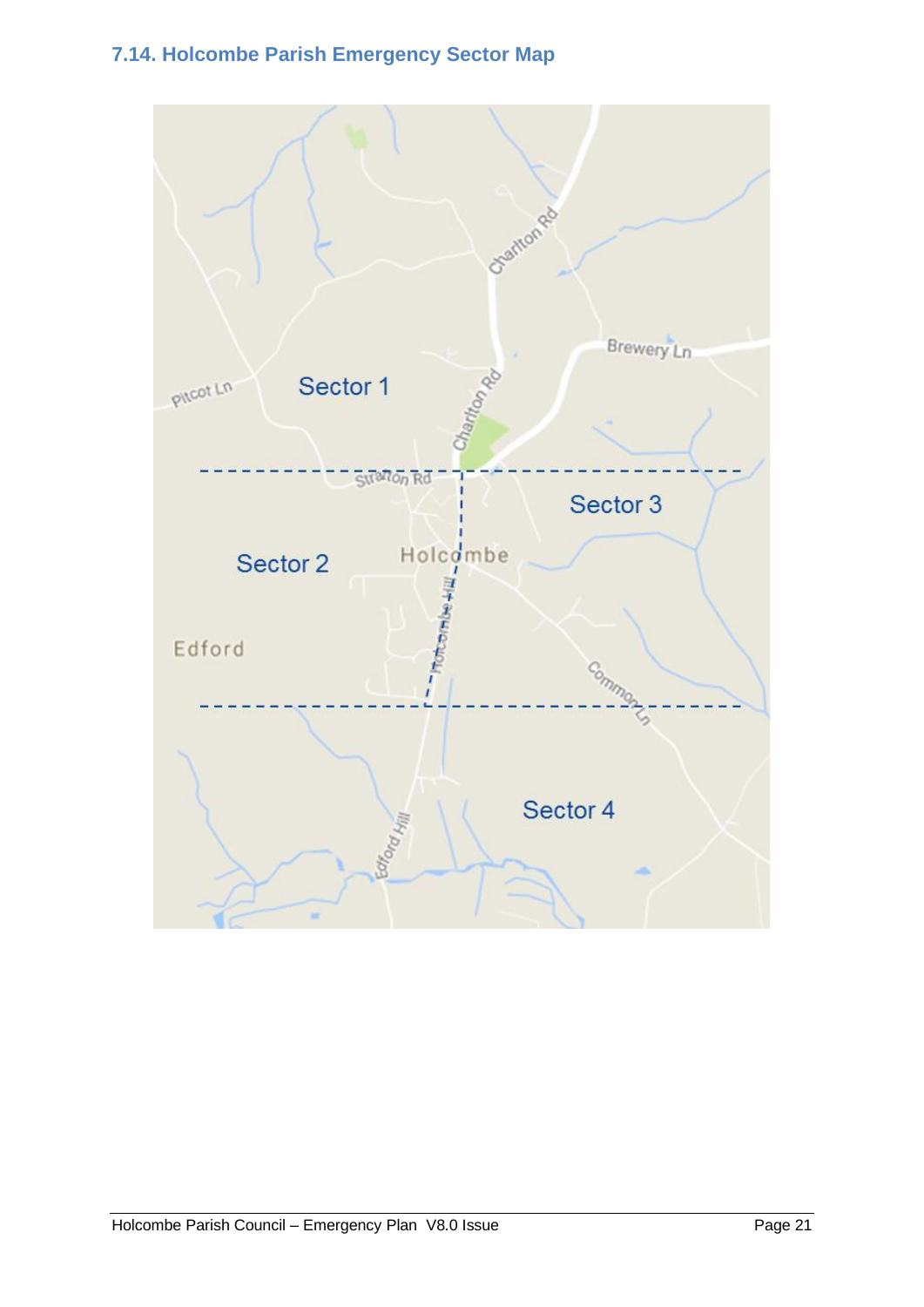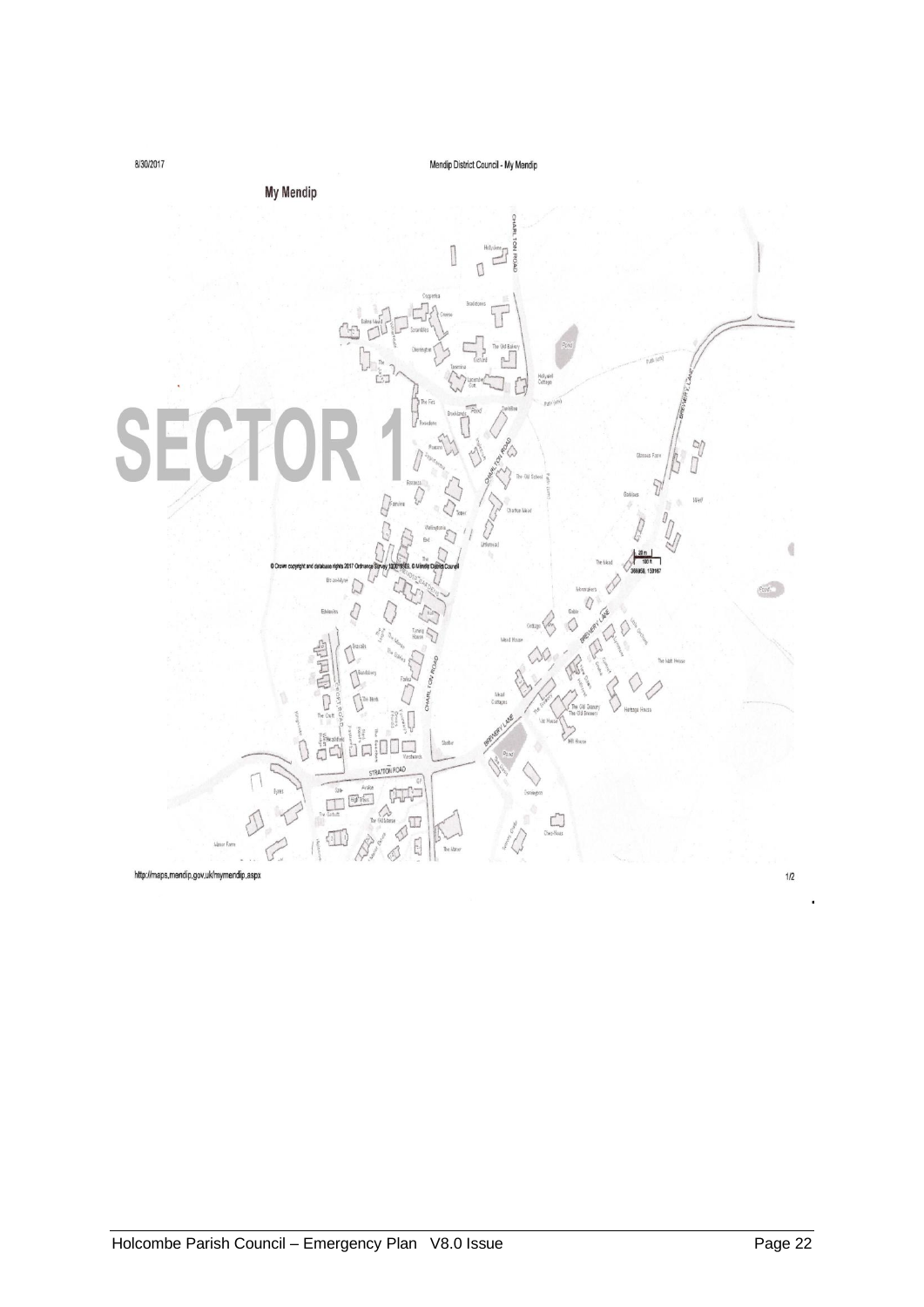

http://maps.mendip.gov.uk/mymendip.aspx

 $1/1$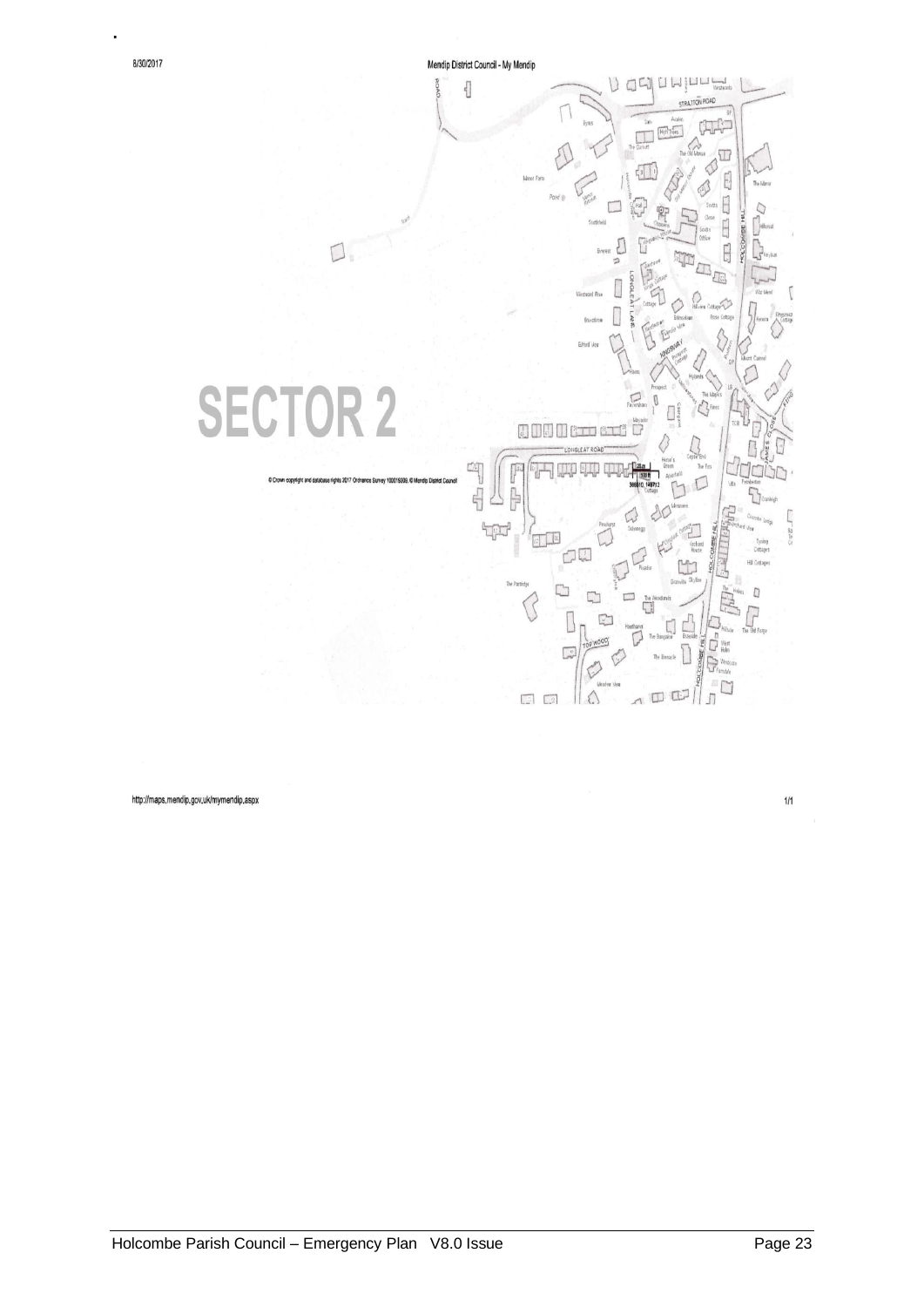

http://maps.mendip.gov.uk/mymendip.aspx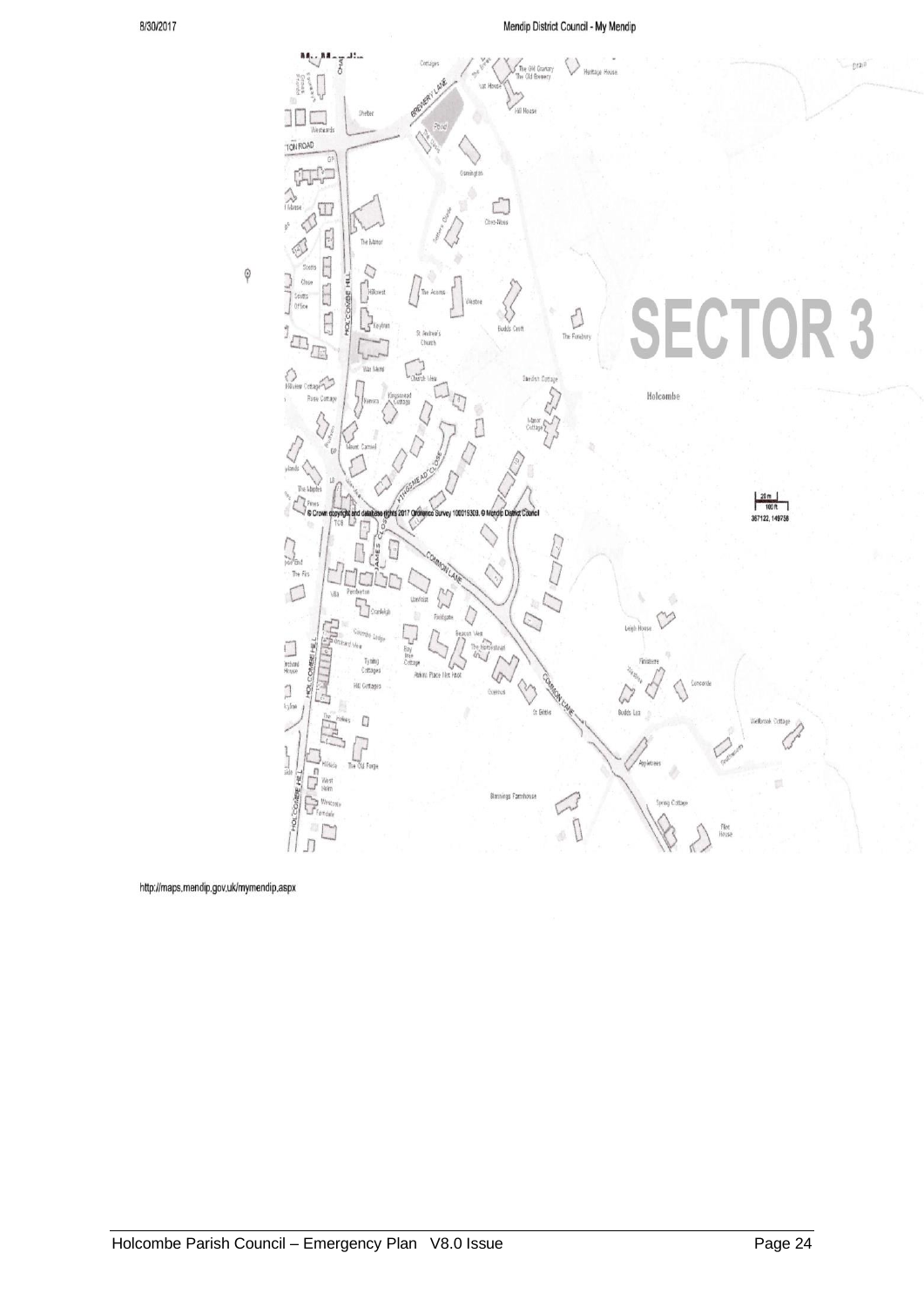

http://maps.mendip.gov.uk/mymendip.aspx

l.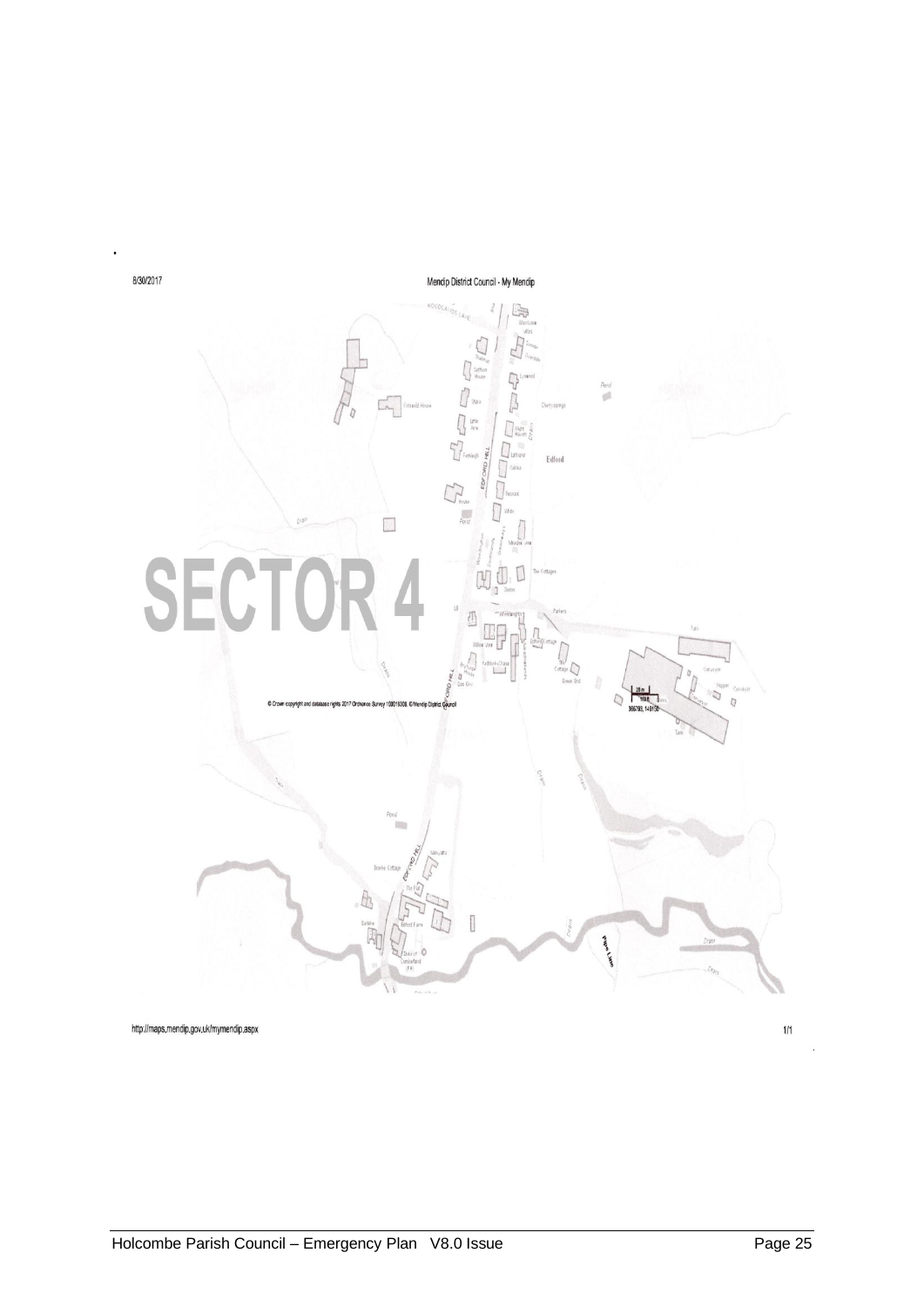# **8. Appendices**

### **St Andrews Church – Holcombe – BA3 5FR - A Place of Safety**

### **A Place of Safety**

St Andrews Church, Holcombe has been designated and registered as a Place of Safety site, should there be a need to provide emergency shelter to those who have to leave their homes in an emergency. If for whatever reason the Parish Hall is unavailable as the primary site (damage etc), or additional Place of Safety is required, St Andrews Church could be utilised. St Andrews Church will undertake to make the 100 Room available to the Parish Emergency Team as an alternative command point if required. The proposed duration that St Andrews Church would operate would be no more than 12 hours.

# <span id="page-26-0"></span>**8.1 St Andrews Church – Holcombe – Facilities**

| <b>Facilities</b>              |     |                                                                                                  |
|--------------------------------|-----|--------------------------------------------------------------------------------------------------|
| Accommodate 120 persons approx | 120 | Numbers sustainable for a short period<br>of time                                                |
| <b>Reception Area</b>          | Y   |                                                                                                  |
| Electricity                    | Υ   |                                                                                                  |
| Gas                            | Y   | Central heating                                                                                  |
| <b>Hot and Cold Water</b>      | Y   | Kitchen                                                                                          |
| <b>Toilets</b>                 | Y   | <b>One Toilet</b>                                                                                |
| Kitchen Equipment              | Y   | Small kitchen capable of providing<br>drinks and handling a supply of<br>prepared food.          |
| <b>First Aid</b>               | Y   | <b>Held at the Church</b>                                                                        |
| Eating Area                    | Y   |                                                                                                  |
| <b>Quiet Area</b>              | Y   | The Church could be set aside into<br>areas depending on the size and nature<br>of the emergency |
| Area for children              | Y   | Dependant on numbers and room<br>arrangements                                                    |
| Parking                        | N   | Parking only on Holcombe Hill                                                                    |
| Phone                          | N   |                                                                                                  |
| <b>Disabled Facilities</b>     |     | Access into Church no problem                                                                    |
|                                |     |                                                                                                  |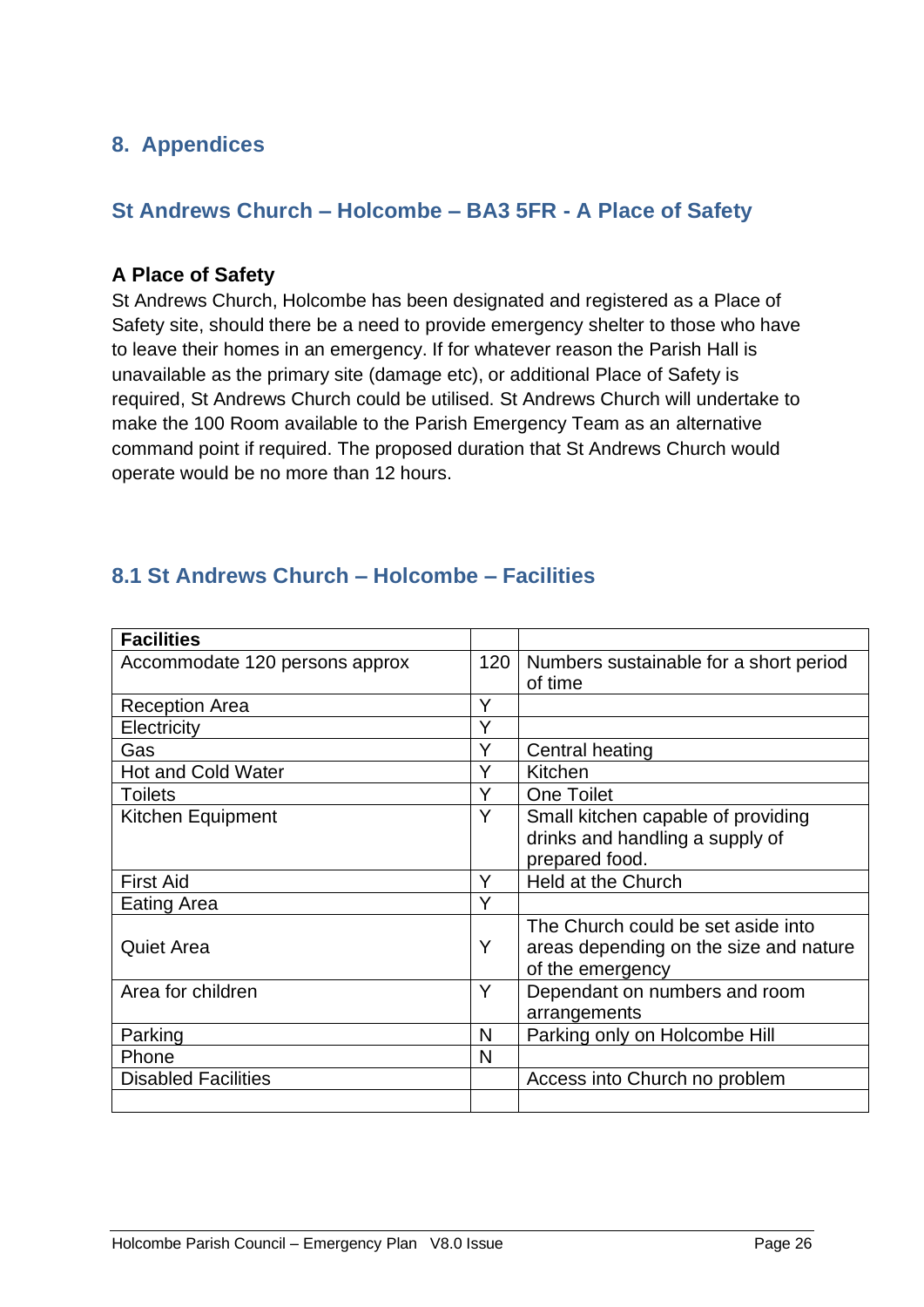# **8.2 Battle Box – Emergency Equipment – St Andrews Church**

 The Emergency 'Battle Box' for St. Andrews Church as a Place of Safety is stored securely in the church. The 'Battle Box' remains the property and responsibility of the Parish Council.

### **(**Held with Parish Clerk for insurance purposes**)**

<span id="page-27-0"></span>

|        | Ref. Item | Description Units Quantity Purchase Supplier |  | <b>Cost</b> |  | Date of Expiration Date Notes<br>Purchase (if applicable) |  |
|--------|-----------|----------------------------------------------|--|-------------|--|-----------------------------------------------------------|--|
| $\P$ . |           |                                              |  |             |  |                                                           |  |
| 2.     |           |                                              |  |             |  |                                                           |  |
|        |           |                                              |  |             |  |                                                           |  |
| 4.     |           |                                              |  |             |  |                                                           |  |
| 5.     |           |                                              |  |             |  |                                                           |  |
| 6.     |           |                                              |  |             |  |                                                           |  |
| 7.     |           |                                              |  |             |  |                                                           |  |
| 8.     |           |                                              |  |             |  |                                                           |  |
| 9.     |           |                                              |  |             |  |                                                           |  |
| 10.    |           |                                              |  |             |  |                                                           |  |
| 11.    |           |                                              |  |             |  |                                                           |  |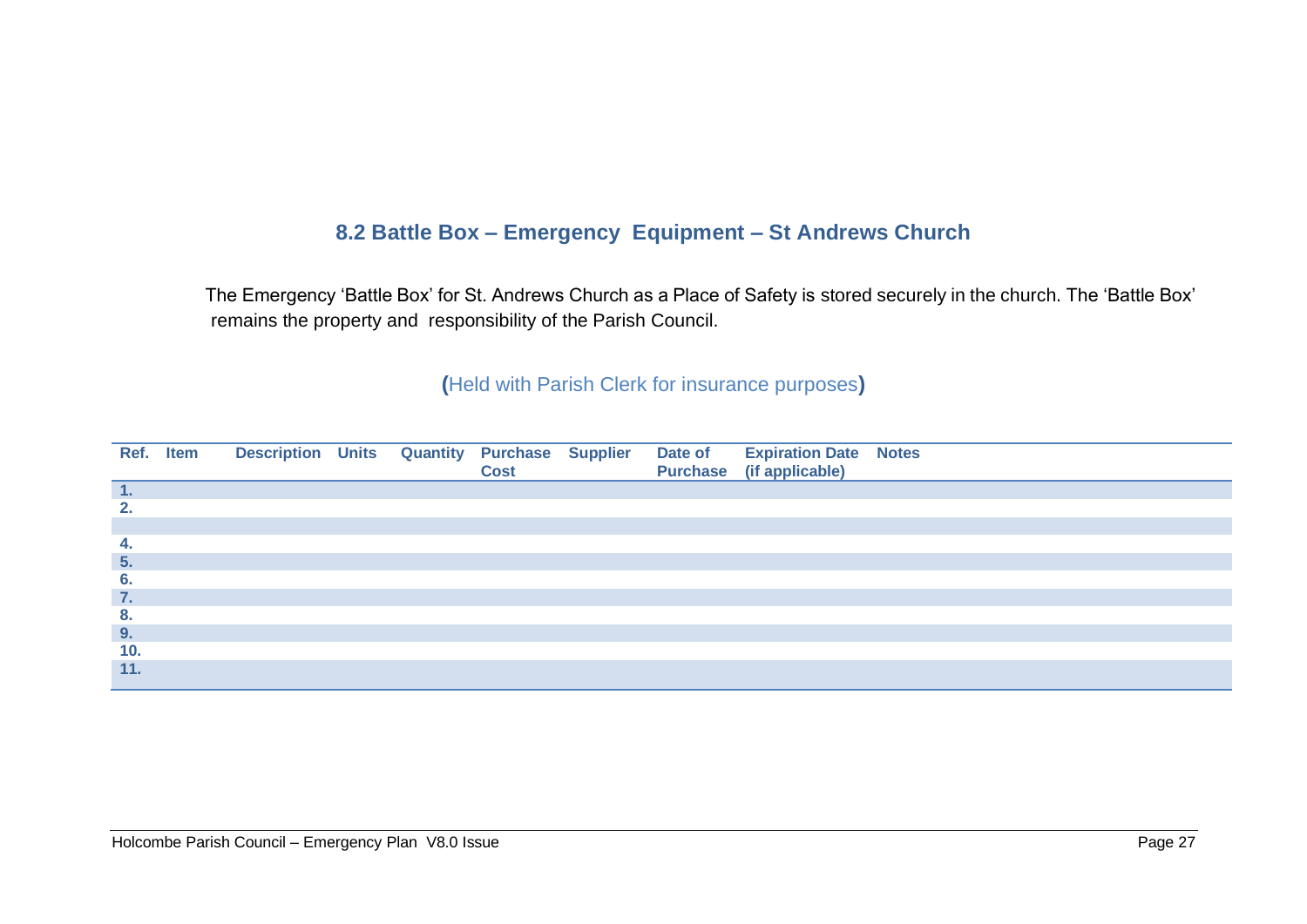# **8.3 Operational Process of St Andrews Church as a Place of Safety.**

- If an incident arises and the Emergency Team feel that St Andrews Church should be opened as a Place of Safety it would be the responsibility of the Church Officers to open the Church. If no Church Officers are available the Church will not open.
- The running of the facility will primarily be with the Church Officers and their appointed persons.
- The Parish Council will allocate a member of the Parish Emergency Team, equipped with radio communication to St Andrews to act as Liaison Officer.
- During the Emergency St Andrews will provide shelter, light refreshments (tea/coffee/biscuits), support and welfare to those persons using the facilities. This will be supported by the Parish Emergency Team
- The areas of the Church used as a community Place of Safety will be decided by the Church Officers based on their knowledge of the building.
- St. Andrews will post appropriate signage outside the Church.
- St Andrews will maintain an appropriate registration list of residents attending the Church as the Place of Safety.
- <span id="page-28-0"></span>• St Andrews will undertake to make the 100 Room available to the Parish Emergency Team as an alternate Command Point in event that the Village Hall becomes untenable due to utilities failure or other adverse event.
- Upon conclusion of the Emergency, both the Parish Emergency Team and St Andrew's will undertake to participate in a debrief to establish future learning points.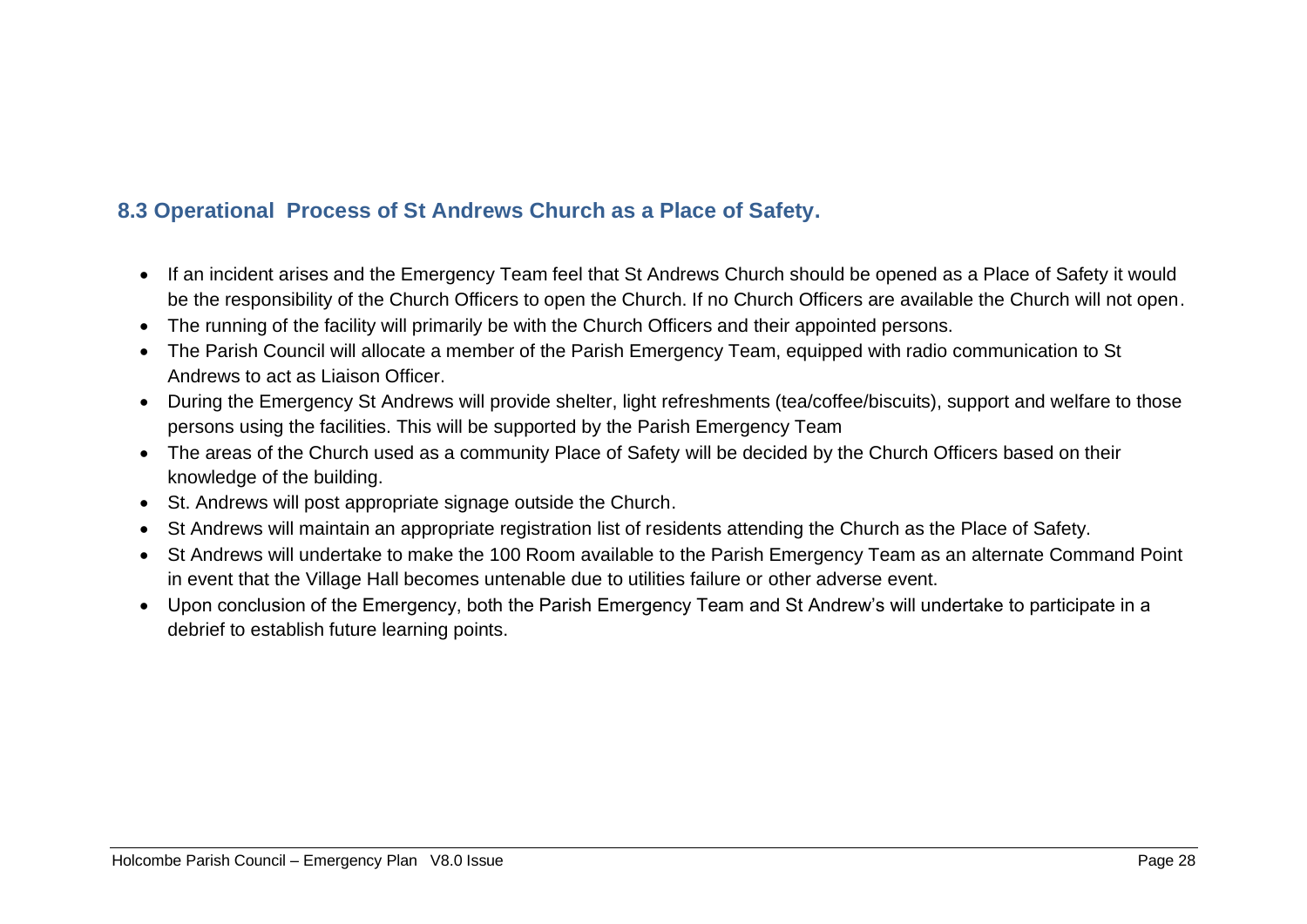# **8.4 Emergency Contacts- St Andrews Church**

| <b>Role</b>                  | <b>Name</b>                | <b>Telephone</b> | <b>Mobile</b> |
|------------------------------|----------------------------|------------------|---------------|
| <b>St Andrews Church</b>     | Revd, Clarissa<br>Cridland | 01373 812706     |               |
| <b>Gay Curtis</b>            | <b>Church Secretary</b>    | 01761 232 140    |               |
| <b>Anne-Marie Cartwright</b> | Churchwarden               | 01761 569914     |               |
| <b>Ann Gardiner-Bryan</b>    | Churchwarden               | 01761 233461     |               |
|                              |                            |                  |               |

### <span id="page-29-1"></span>8**.5 Annual Review and**

# <span id="page-29-0"></span>**Training**

The Parish Council will provide appropriate familiarisation training to Church Officers on an annual basis usually in November each year.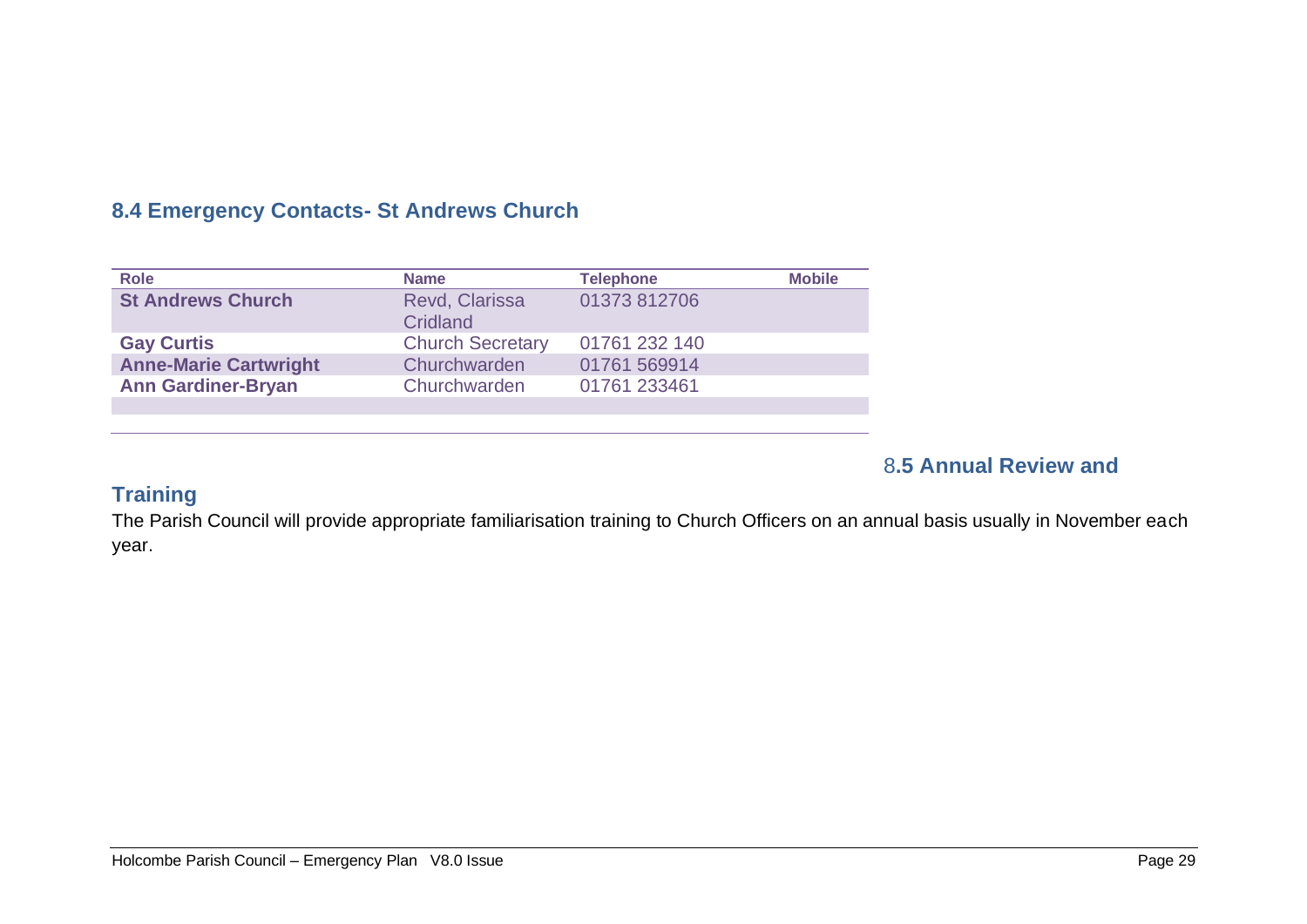### **9. Appendices**

### **9.1. Two Way Radio Guidance Notes and Procedures**

Speech on two-way radios is NEVER secure and users should exercise discretion on the amount of detail passed over the air. It is always possible that someone is listening in on your transmissions and you should guard against passing information of a sensitive or personal nature unless absolutely necessary.

The radios operate on rechargeable battery packs that can be charged either in the radios or by themselves simply by reconfiguring the charging units. The charging time is 14 hours. This is clearly impracticable in an emergency so Alkaline AAA batteries will be kept in the battle box for immediate use. The rechargeable batteries will be used for planned village events and will be placed on charge during an emergency to supplement the AAA batteries.

The battery compartment is in the rear of the radios and is opened by loosening the silver coloured screw at the base and sliding off the cover. A 20 pence piece is ideal for this purpose.

<span id="page-30-0"></span>The radios have 8 channels and 121 privacy codes per channel. Initially, the default channel 1, privacy code 2 is displayed on the radio's screen. These can be changed by using the SEL (Selection) button and then by using the up and down arrows on the front of the radio. Confirm your selection by pushing the PTT (Push To Talk) switch on the left side of the radio.

It is recommended that channel changes are only made at the direction of the Controller to avoid confusion and that all radios are changed simultaneously.

All the radios have been labelled with their own unique callsign. This callsign will remain with the radio and permits the Controller to identify the user immediately. During any incident, the name of the person the radio has been issued to will be noted in the Log against the callsign.

The callsigns are as follows:-

Holcombe Control – this will be the Controllers radio and his/her personal callsign.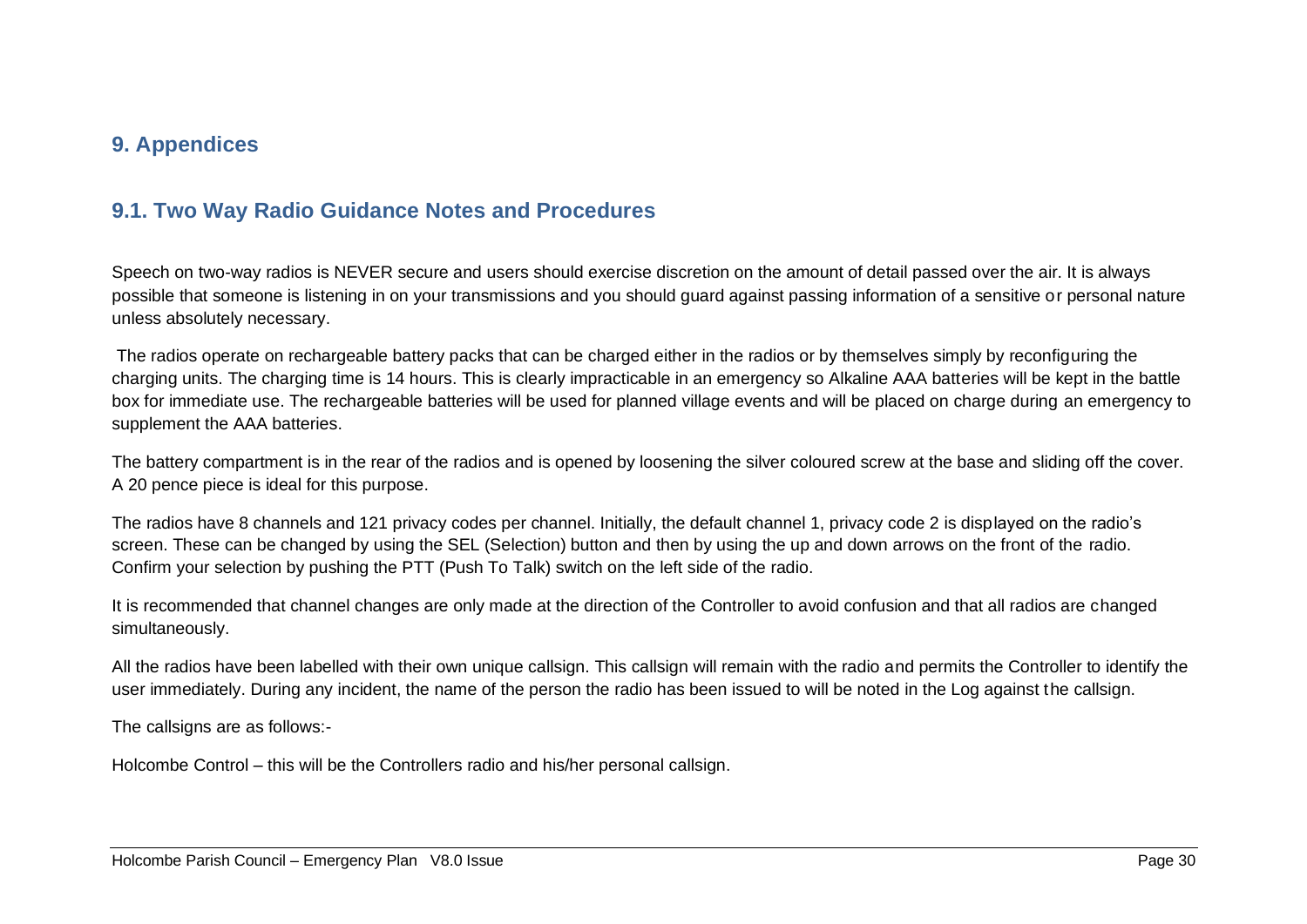The following radios can be issued to team members:-

| Holcombe Zero One | Holcombe Zero Four |
|-------------------|--------------------|
|-------------------|--------------------|

Holcombe Zero Two Holcombe Zero Five.

Holcombe Zero Three

### **9.2 Radio Procedure.**

Good radio procedure relies on discipline and brevity. Radios are not mobile phones and a different approach is required. Radio conversations are clipped, brief and accurate with the aim of passing information efficiently. To this end, a set of standard phrases are used to avoid confusion. It is also important that radio users are permanently listening for their call sign to be used. There is little point in having radios if nobody is listening to them!

An example of a Holcombe radio message might be:-

"Holcombe Zero Five from Holcombe Control, Do you receive? Over"

"Holcombe Zero Five receiving, go ahead Control, Over"

<span id="page-31-0"></span>"Holcombe Zero Five, request you proceed to Boundary Close and investigate report of fallen tree, please note damage and exact location and report by radio, Over"

"Holcombe Zero Five, all noted, now en route, Over"

"Thank you Holcombe Zero Five, Control Out"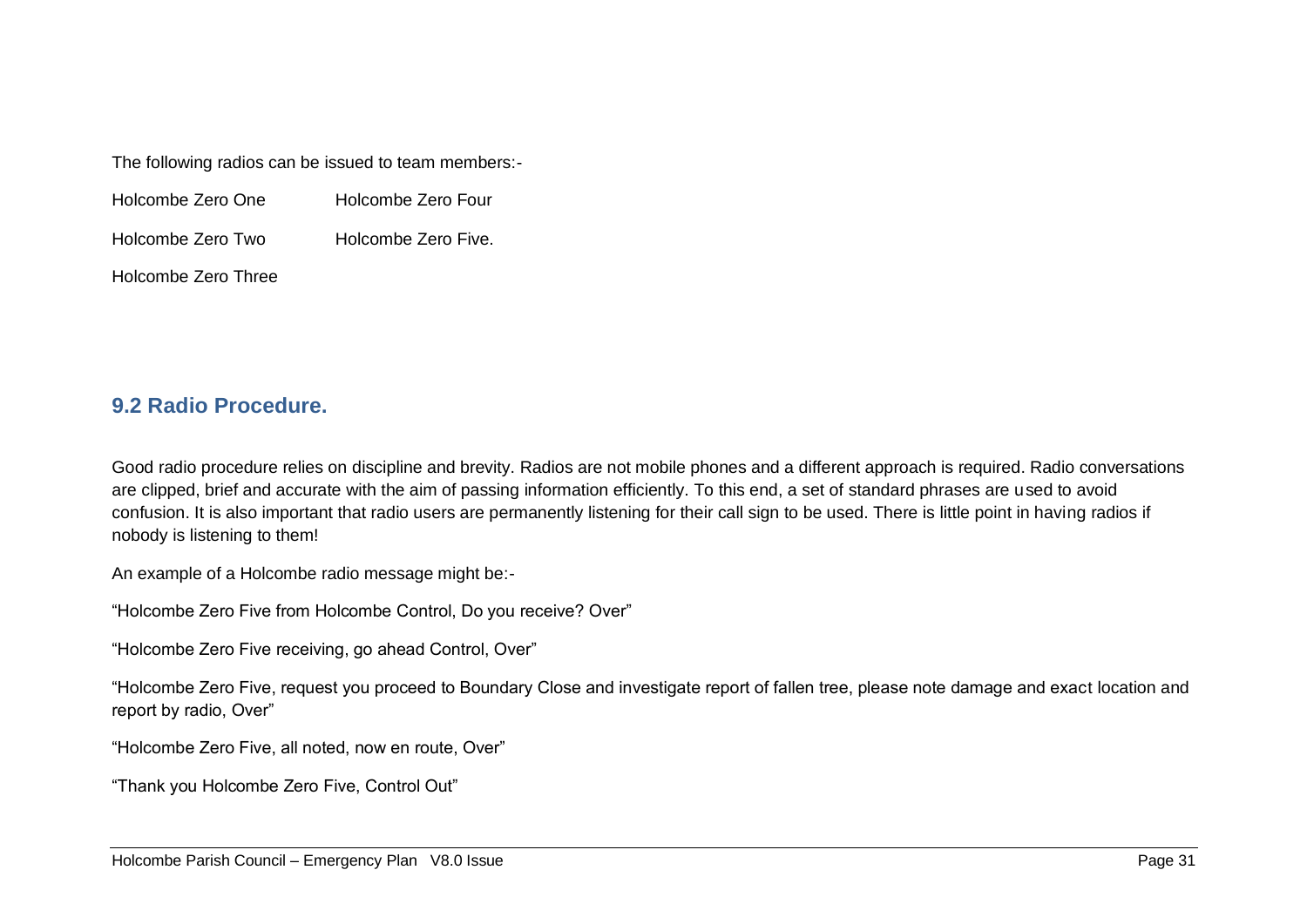In this radio exchange you'll note how the Controller uses Holcombe Zero Five's call sign throughout the message to avoid confusion and how Zero Five prefixes their information with their call sign. You'll also notice the use of 'Over' at the end of each party's speech until the end of the exchange where the Controller closes the conversation with Zero Five by using 'Out'. It is acceptable to drop the 'Holcombe' from the callsign but only after it has been used at least once by both parties. This supports brevity whilst ensuring clarity.

The Controller is the only person to close radio conversations by the use of 'Out'. This indicates to the other callsigns that the Controller is available to speak to them if necessary. 'Over and Out 'as used in films is a contradiction in terms, inaccurate and is not to be used.

We'll now look at Holcombe Zero Fives' report to the Controller after attending the fallen tree in Boundary Close.

"Holcombe Control from Holcombe Zero Five, do you receive? Over"

"Holcombe Control receiving, go ahead Holcombe Zero Five, Over"

"From Zero Five, fallen tree in Boundary Close presents no dangers, minor damage to guttering of one property only with householder dealing. Over"

"Thank you Zero Five, no further taskings for you at this time, return to base, Control Out."

By this method, information is passed efficiently and with the minimum of effort.

When the Parish Emergency Team is deployed, it is likely radio communications will all go through the Controller. However, if individual call signs need to pass information directly between themselves then approval should be sought from the Controller for this to happen. If approved, the Controller will listen in on the exchange and note any relevant points for the Log.

During any radio exchange between two parties, other call signs should remain silent. The only exception is an emergency when there is an immediate risk to those involved.

To break into an ongoing exchange the following method should be used. In this example we'll use the previous exchange between Control and Holcombe Zero Five as a baseline.

"Holcombe Zero Five from Holcombe Control, do you receive? Over"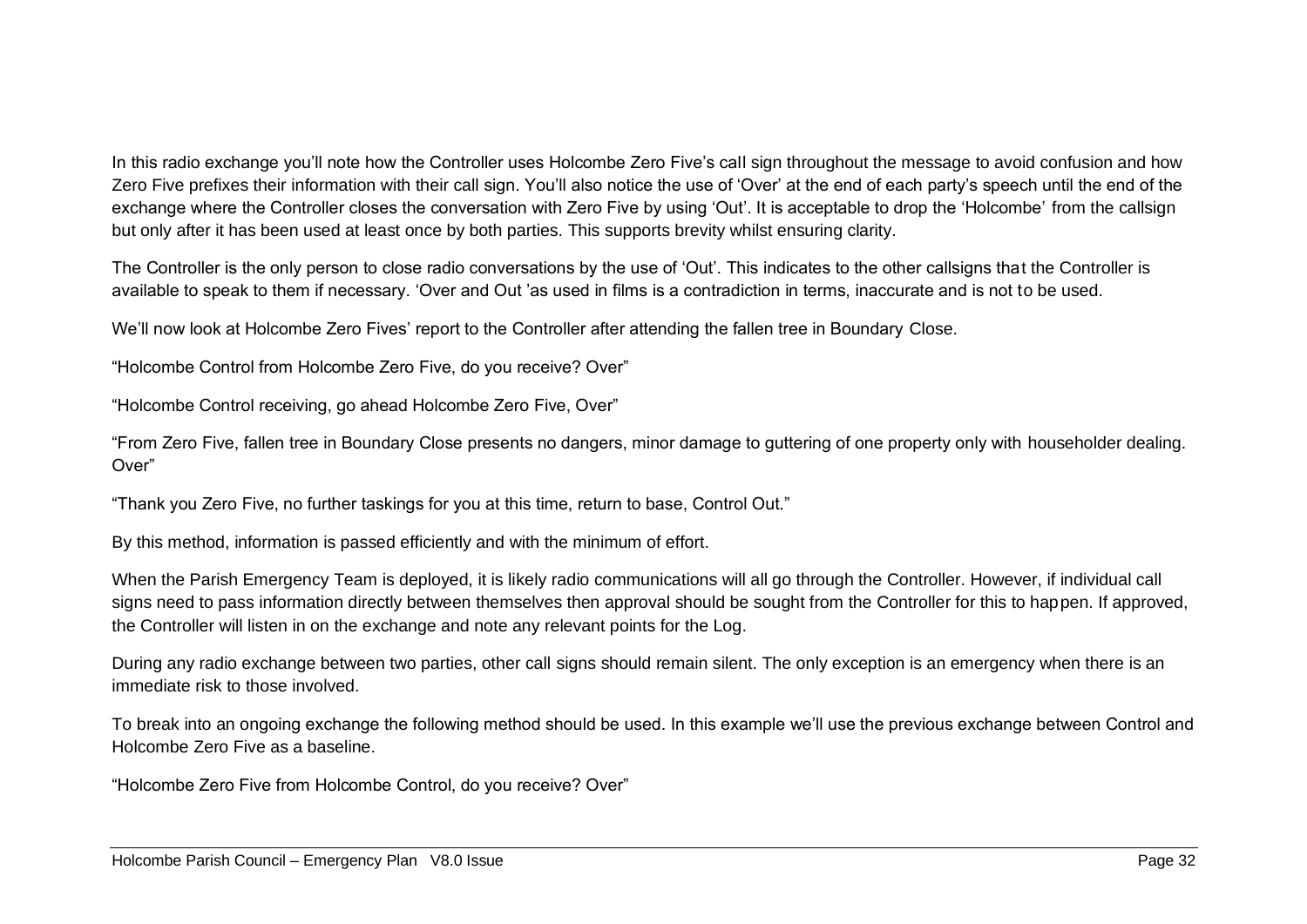"Holcombe Zero Five receiving, go...........

# "HOLCOMBE ZERO TWO PRIORITY MESSAGE!"

" This is Holcombe Control, all callsigns standby, Holcombe Zero Two calling Priority pass message, Over"

# "HOLCOMBE ZERO TWO, HAVE FOUND COLLAPSED MALE IN COMMON LANE, UNRESPONSIVE BUT BREATHING, REQUEST ASSISTANCE AND AMBULANCE. OVER"

"From Control, ambulance being called now, we are dispatching assistance to your location. Standby for further details. BREAK."

The use of the word 'BREAK' indicates to Zero Two that the Controller needs to speak to another callsign before coming back to him. Zero Two will wait to be contacted unless he needs to call 'Priority' once more.

"Holcombe Zero Three from Holcombe Control do you receive, Over?"

"Holcombe Zero Three receiving, go ahead Control, Over"

"From Control, proceed to Common Lane to assist Zero Two with collapsed male, ambulance en route. Please provide update at earliest opportunity. Over"

"From Zero Three, all noted, en route, update to follow, Over"

"From Control, thank you Zero Three. BREAK, Holcombe Zero Two did you copy my last to Zero Three? Over"

"From Zero Two, all noted, will advise. Over"

"From Control, thank you Zero Two. Control Out."

Perhaps a slightly dramatic example but it illustrates the utility of radio communications and the flexibility they provide if used properly.